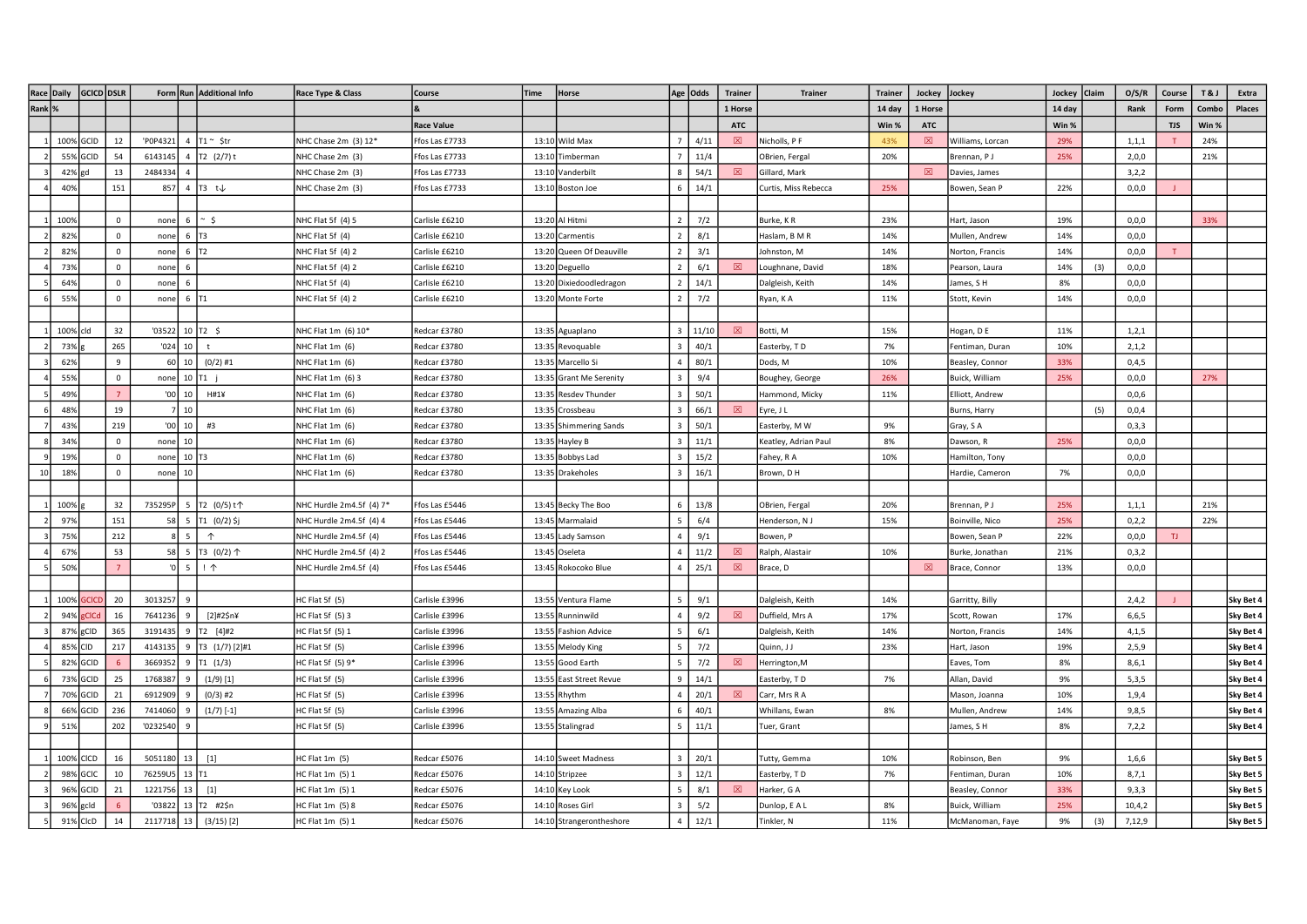|    | 86% cld  |              | 171      | 4114286  | 13             | $(2/9)$ [4]            | HC Flat 1m (5)          | Redcar £5076   | 14:10 Hollow Steel      | $\overline{3}$  | 14/1 | 図 | Haynes, Alice          | 20% |             | ONeill, KT        | 10% |     | 1,2,4    |     |     | Sky Bet 5 |
|----|----------|--------------|----------|----------|----------------|------------------------|-------------------------|----------------|-------------------------|-----------------|------|---|------------------------|-----|-------------|-------------------|-----|-----|----------|-----|-----|-----------|
|    | 71% CID  |              | 42       | 5162116  | 13             | $(2/3)$ [2]            | HC Flat 1m (5)          | Redcar £5076   | 14:10 Cathayensis       |                 | 9/1  |   | Tuer, Grant            |     |             | Stammers, Oliver  |     | (3) | 4,0,11   |     | 19% | Sky Bet 5 |
|    | 71%      | led          | 74       | 3001705  | 13             | $(0/2)$ [-1]           | HC Flat 1m (5)          | Redcar £5076   | 14:10 Sovereign Moon    |                 | 33/1 |   | Brown, D H             |     |             | Hardie, Cameron   | 7%  |     | 12, 1, 6 |     |     | Sky Bet 5 |
|    | 63%      |              | 45       | 598      | 13             | $~\sim~$ ^h            | HC Flat 1m (5)          | Redcar £5076   | 14:10 Say Goodnight     |                 | 7/1  |   | Hannon (Jnr), Richard  | 11% |             | Turner, Hayley    |     |     | 6, 5, 6  |     | 27% | Sky Bet 5 |
| 10 | 51%      |              | 153      | '0748242 | 13             |                        | HC Flat 1m (5)          | Redcar £5076   | 14:10 Sea Storm         |                 | 15/2 | 図 | Oldroyd, GR            |     |             | Lee, G            | 14% |     | 11,9,4   |     |     | Sky Bet 5 |
| 10 | 519      |              | 26       |          |                | 905 13 T3 $(0/2)$ h    | HC Flat 1m (5) 2        | Redcar £5076   | 14:10 Belhaven          |                 | 7/1  |   | Eustace, Harry         |     | $\boxtimes$ | Wood, George      |     |     | 3,8,9    |     |     | Sky Bet 5 |
| 12 | 43%      |              | 31       | 6449     | 13             | (0/4)                  | HC Flat 1m (5)          | Redcar £5076   | 14:10 Queens Company    | $\mathbf{3}$    | 22/1 | 図 | Feilden, Miss J        |     |             | Hogan, D E        | 11% |     | 5,10,13  |     |     | Sky Bet 5 |
| 13 | 41%      |              | 13       | '0007790 | 13             |                        | HC Flat 1m (5)          | Redcar £5076   | 14:10 Louby Lou         | $\overline{a}$  | 66/1 |   | Carroll, D             |     | 図           | Wheatley, Zak     |     | (5) | 12,10,12 | TJ. |     | Sky Bet 5 |
|    |          |              |          |          |                |                        |                         |                |                         |                 |      |   |                        |     |             |                   |     |     |          |     |     |           |
|    | 100%     | CICI         | 29       | 1221P1   |                | T1 (2/5) [7]#1\$j      | HC Hurdle 2m4.5f (4) 8* | Ffos Las £4684 | 14:20 Full Of Light     | 6               | 5/4  |   | Henderson, NJ          | 15% |             | Boinville, Nico   | 25% |     | 1,4,3    |     | 22% |           |
|    | 70% GCId |              | 14       | 4272665  |                | $(1/3)$ [-2]           | HC Hurdle 2m4.5f (4) 3  | Ffos Las £4684 | 14:20 Faint Hope        | 10 <sup>1</sup> | 20/1 | 冈 | Harris, Miss G         | 13% |             | Jones, Ben R      | 14% |     | 5,2,1    |     |     |           |
|    | 66%      | GCID         | 27       | 1251582  |                | (2/8)                  | HC Hurdle 2m4.5f (4)    | Ffos Las £4684 | 14:20 Teds Friend       |                 | 8/1  |   | OBrien, Fergal         | 20% | 図           | Kendrick, Max J P | 20% |     | 4, 5, 2  |     |     |           |
|    | 53% GCIc |              | 28       | 7152231  | 5              | T2 (2/8) [2]           | HC Hurdle 2m4.5f (4) 2  | Ffos Las £4684 | 14:20 Midnight Ginger   | 6               | 7/2  | 図 | Martin, Andrew J       |     | 図           | Martin, James     |     | (7) | 2,1,4    |     |     |           |
|    | 51% GCI  |              | 26       | 2444617  | 5              | T3 (1/5) [8]个          | HC Hurdle 2m4.5f (4) 1  | Ffos Las £4684 | 14:20 Mr Tambourine Man |                 | 11/4 | 図 | Pipe, DE               | 10% | 図           | Scudamore, Tom    | 13% |     | 2,2,4    | T   |     |           |
|    |          |              |          |          |                |                        |                         |                |                         |                 |      |   |                        |     |             |                   |     |     |          |     |     |           |
|    | 100%     | GcID         | 13       | 5585721  |                | $(2/17)$ [6]           | HC Flat 6f (4) 1        | Carlisle £6426 | 14:30 Ghathanfar        | 6 <sup>1</sup>  | 17/2 | ⊠ | Waggott, Miss Tracy    | 20% |             | Eaves, Tom        | 8%  |     | 3,7,2    |     |     | Sky Bet 6 |
|    | 99%      | GD           | 17       | 5125111  |                | $T3$ ! (4/7) [6] (3)   | HC Flat 6f (4) 2        | Carlisle £6426 | 14:30 Redzone           |                 | 17/2 |   | Smart, B               |     | 図           | Sanna, G          |     | (7) | 4,13,1   |     |     | Sky Bet 6 |
|    | 90%      | GCID         | 23       | 3893741  | 16             | T2 (3/17) [2]\$        | HC Flat 6f (4) 4        | Carlisle £6426 | 14:30 Dream Together    |                 | 13/2 |   | OKeeffe, Jedd          | 13% | 図           | Garritty, Jack    |     |     | 8,2,6    |     |     | Sky Bet 6 |
|    | 89%      | GCID         | 19       | 5183050  |                | $(1/8)$ [2]            | HC Flat 6f (4)          | Carlisle £6426 | 14:30 Devils Angel      | 6               | 14/1 |   | OKeeffe, Jedd          | 13% |             | McDonald, PJ      | 10% |     | 1,12,5   |     |     | Sky Bet 6 |
|    | 84% GCID |              | 16       | 4333671  | 16             | $[5]$                  | HC Flat 6f (4)          | Carlisle £6426 | 14:30 Merry Secret      |                 | 8/1  | 冈 | Mullaney, L A          |     |             | James, S H        | 8%  |     | 15,6,9   |     |     | Sky Bet 6 |
|    | 83%      | GcID         | 156      | '0053440 |                | $(0/3)$ [-16]          | HC Flat 6f (4)          | Carlisle £6426 | 14:30 Blackheath        |                 | 28/1 |   | Dods, M                | 10% |             | Mulrennan, Paul   | 17% |     | 8,9,2    |     |     | Sky Bet 6 |
|    | 83%      | gD           | 23       | '0707692 |                | $[-7]$                 | HC Flat 6f (4) 2        | Carlisle £6426 | 14:30 Macho Pride       |                 | 8/1  |   | Haslam, B M R          | 14% | 図           | Russell, Harry    |     | (3) | 11,2,2   |     |     | Sky Bet 6 |
|    | 83%      | gcID         | 15       | 6411582  | 16             | $(1/7)$ [6]            | HC Flat 6f (4) 2        | Carlisle £6426 | 14:30 Kilconguhar       |                 | 20/1 |   | Whillans, Ewan         | 8%  |             | Garritty, Billy   |     |     | 11,2,6   |     |     | Sky Bet 6 |
|    | 83% GD   |              | 224      | '0601726 |                | $[7]$                  | HC Flat 6f (4) 1        | Carlisle £6426 | 14:30 Nearly A Gonna    |                 | 33/1 |   | Easterby, TD           | 7%  |             | Dennis, Phil      | 20% |     | 11,1,9   |     |     | Sky Bet 6 |
|    | 82%      | gcD          | 16       | 4212874  | 16             | $(1/11)$ [2]           | HC Flat 6f (4)          | Carlisle £6426 | 14:30 Captain Vallo     |                 | 20/1 |   | Makin, Phillip         |     |             | Scott, Rowan      | 17% |     | 4,10,9   |     |     | Sky Bet 6 |
| 11 | 81%      | <b>GCICI</b> | 22       | 1324089  |                | (1/11)                 | HC Flat 6f (4)          | Carlisle £6426 | 14:30 Fox Hill          |                 | 50/1 | 図 | Alston, EJ             |     |             | Hart, Jason       | 19% |     | 7,16,12  |     |     | Sky Bet 6 |
| 12 | 79%      | GCID         | 13       | 3221512  |                | $(1/3)$ [4]            | HC Flat 6f (4)          | Carlisle £6426 | 14:30 King Of Tonga     |                 | 9/1  |   | Carroll, D             |     | 図           | Shaw, Harrison    |     |     | 10,5,14  |     |     | Sky Bet 6 |
| 13 | 78%      | GcID         | 16       | 4478232  |                | $(0/3)$ [-3] $(3)$     | HC Flat 6f (4) 1        | Carlisle £6426 | 14:30 After John        |                 | 6/1  |   | lardine, I             | 4%  |             | Mullen, Andrew    | 14% |     | 11,7,12  |     |     | Sky Bet 6 |
| 14 | 68%      | gd           | 20       | 3115262  |                | $(0/6)$ [1]            | HC Flat 6f (4)          | Carlisle £6426 | 14:30 Blazing Hot       |                 | 12/1 |   | Tuer, Grant            |     |             | Allan, David      | 9%  |     | 16,10,14 |     |     | Sky Bet 6 |
| 15 | 67%      |              | 134      | '0997706 | -16            | [-19]w                 | HC Flat 6f (4)          | Carlisle £6426 | 14:30 Aikido            |                 | 33/1 |   | Whillans, Ewan         | 8%  |             | Stott, Kevin      | 14% |     | 6,14,6   |     |     | Sky Bet 6 |
| 16 | 66%      |              | 29       | 1314341  |                | 16 $[T1 [5]$           | HC Flat 6f (4)          | Carlisle £6426 | 14:30 Patsy Fagan       |                 | 0/1  |   | Fahey, R A             | 10% | $\boxtimes$ |                   |     |     | 2,0,0    |     |     | Sky Bet 6 |
| 17 | 53%      | <b>CID</b>   | 244      | 1906697  | 16             |                        | HC Flat 6f (4)          | Carlisle £6426 | 14:30 Custodian         |                 | 66/1 |   | Jackson, Miss T        |     |             | Mason, Joanna     | 10% |     | 17,15,16 |     |     | Sky Bet 6 |
|    |          |              |          |          |                |                        |                         |                |                         |                 |      |   |                        |     |             |                   |     |     |          |     |     |           |
|    | 100%     |              | 24       |          | $3 \mid 7$     | T2 ~ #1xtr∑            | NHC Flat 1m2f (5) 4     | Redcar £4968   | 14:45 Remembering       |                 | 2/1  |   | Haggas, WJ             | 38% | 図           | Donohoe, Stephen  | 40% |     | 0,1,1    |     | 50% |           |
|    | 52%      |              | 17       |          | $2$   7        | T1 #2\$∑               | NHC Flat 1m2f (5) 7*    | Redcar £4968   | 14:45 Elegant Verse     |                 | 6/5  |   | Gosden, John and Thady |     | 図           | Havlin, Robert    |     |     | 0,3,1    |     |     |           |
|    | 46%      |              | 18       | 904      | $\overline{7}$ | ¥                      | NHC Flat 1m2f (5)       | Redcar £4968   | 14:45 Elena De La Vega  |                 | 50/1 |   | Hammond, Micky         | 11% |             | Elliott, Andrew   |     |     | 0,2,4    |     |     |           |
|    | 42%      |              | 18       | $55$ 7   |                | $\boldsymbol{\Lambda}$ | NHC Flat 1m2f (5) 1     | Redcar £4968   | 14:45 Rendition         |                 | 14/1 |   | Balding, A M           | 10% |             | Buick, William    | 25% |     | 0, 0, 3  |     |     |           |
|    | 39%      |              | 19       |          | $6$   7        | $~\hat{}~$             | NHC Flat 1m2f (5)       | Redcar £4968   | 14:45 Teescomponentstwo |                 | 33/1 |   | Barron, TD             | 29% |             | Beasley, Connor   | 33% |     | 0,0,0    |     | 19% |           |
|    | 38%      |              | $\Omega$ | none     | $\overline{7}$ | ж                      | NHC Flat 1m2f (5)       | Redcar £4968   | 14:45 Queen Of Change   |                 | 6/1  |   | Crisford, Simon        | 9%  |             | Burns, Harry      |     | (5) | 0,0,0    |     | 23% |           |
|    | 249      |              | $\Omega$ | none     | $\overline{7}$ | T3                     | NHC Flat 1m2f (5) 1     | Redcar £4968   | 14:45 Silence Is Golden |                 | 8/1  |   | Varian, Roger          | 7%  |             | Dawson, R         | 25% |     | 0,0,0    |     |     |           |
|    |          |              |          |          |                |                        |                         |                |                         |                 |      |   |                        |     |             |                   |     |     |          |     |     |           |
|    | 100%     |              | 29       | 635P821  | -5             | $(4/32)$ [4]           | HC Chase 3m (4) 4       | Ffos Las £5010 | 14:55 Lord Bryan        | 11              | 9/4  |   | Bowen, P               |     |             | Bowen, Sean P     | 22% |     | 3,3,1    | TJ  |     |           |
|    | 74% gCIC |              | 45       | 8109UP6  |                | $[-4]$ #1              | HC Chase 3m (4)         | Ffos Las £5010 | 14:55 Joueur Bresilien  | 10 <sup>1</sup> | 9/1  |   | Curtis, Miss Rebecca   | 25% | 図           | Cheleda, Angus    | 23% | (5) | 1,4,2    |     |     |           |
|    | 63% GCI  |              | 29       | 8221321  |                | $5$ T2 $(2/10)$ [5]\$  | HC Chase 3m (4) 7*      | Ffos Las £5010 | 14:55 Jony Max          | $7\overline{ }$ | 15/8 |   | Williams, Christian    |     |             | Tudor, Jack       | 7%  |     | 2,1,3    |     |     |           |
|    | 50%      |              | 36       | 2721143  | 5              | T3 (2/12)[7]           | HC Chase 3m (4)         | Ffos Las £5010 | 14:55 Jobesgreen Lad    |                 | 5/1  | 図 | George, TR             |     |             | Burke, Jonathan   | 21% |     | 4,2,4    |     |     |           |
|    | 37% gcl  |              | 27       | 3550P32  |                | T1 (0/2)               | HC Chase 3m (4) 2       | Ffos Las £5010 | 14:55 Gastara           |                 | 5/1  | 図 | Hawker, Richard        |     | 図           | Houlihan, Sean M  | 14% |     | 4, 5, 5  |     |     |           |
|    |          |              |          |          |                |                        |                         |                |                         |                 |      |   |                        |     |             |                   |     |     |          |     |     |           |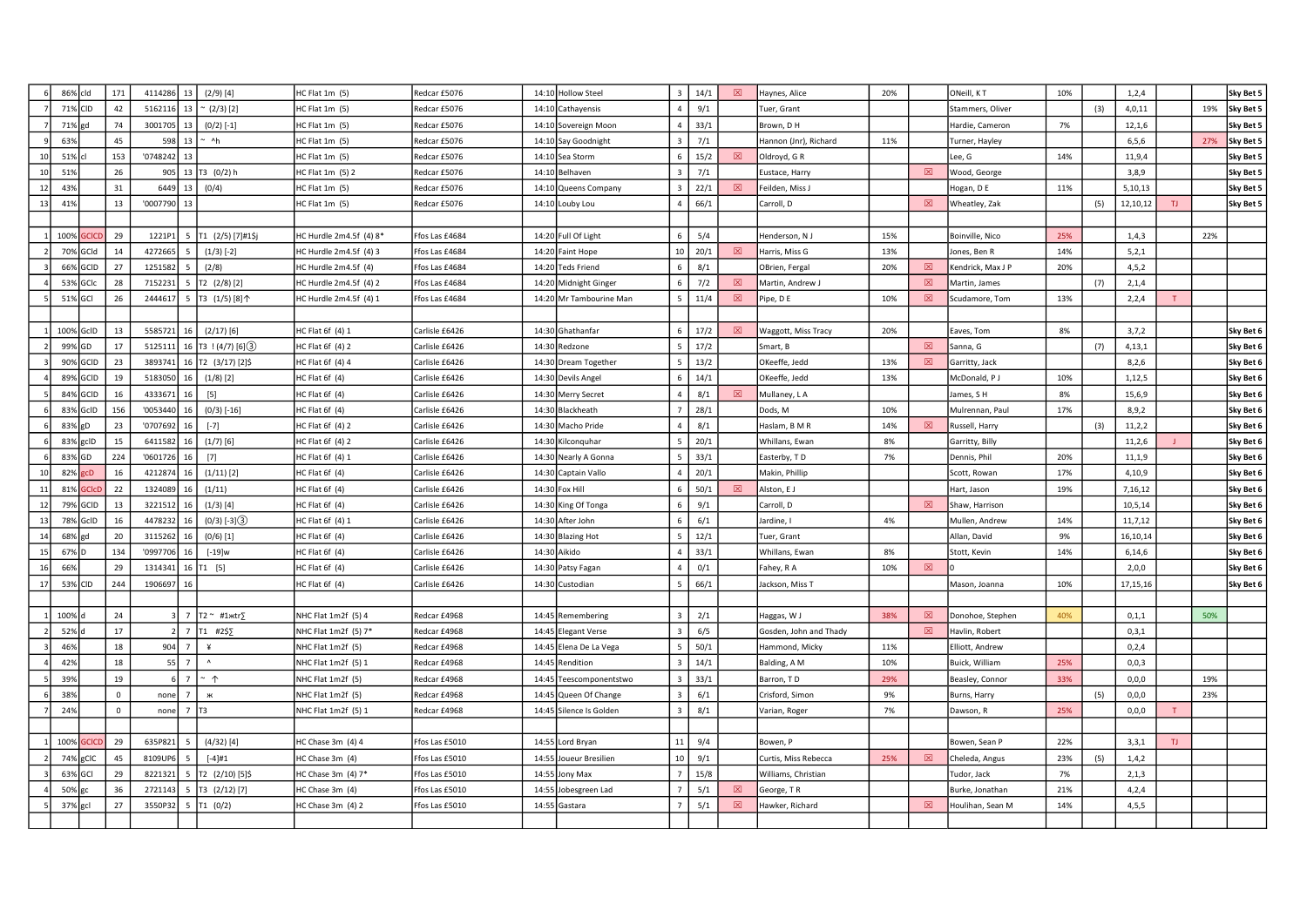|    | 100% GclcD | 30             | $'0325841$ 9 T1 [2] $#$      |                                    | HC Flat 1m (4) 6       | Carlisle £6426 | 15:05 Makeen           | 5 <sup>5</sup> | 10/3 |   | Camacho, Miss J A    | 17% |   | Mulrennan, Paul  | 17% |     | 7,4,1   |     |     | Sky Bet 4 |
|----|------------|----------------|------------------------------|------------------------------------|------------------------|----------------|------------------------|----------------|------|---|----------------------|-----|---|------------------|-----|-----|---------|-----|-----|-----------|
|    | 87% GCd    | 15             | 1122221                      | 9 T2 [4] $\downarrow$ (3)          | $HC$ Flat 1m $(4)$     | Carlisle £6426 | 15:05 Detective        | 6              | 7/2  |   | Sayer, Mrs Dianne    | 20% |   | Mullen, Andrew   | 14% |     | 9,7,4   |     |     | Sky Bet 4 |
|    | 81% GCID   | 226            | 3176125                      | $(2/7)$ [4]#2                      | HC Flat 1m (4) 1       | Carlisle £6426 | 15:05 Sucellus         | 6              | 11/1 | 図 | Greenall, Oliver     | 11% |   | Nicholls, Miss M |     |     | 6,1,4   |     |     | Sky Bet 4 |
|    | 77% GCICD  | 19             | 1825364                      | lтз                                | HC Flat 1m (4) 3       | Carlisle £6426 | 15:05 Tangled          |                | 17/2 |   | Tutty, Gemma         | 10% |   | Eaves, Tom       | 8%  |     | 4,4,4   |     |     | Sky Bet 4 |
|    | 72% GCIcD  | 8              | 1204096                      | $(2/8)$ [2]                        | HC Flat $1m(4)$        | Carlisle £6426 | 15:05 Cassy O          | $5^{\circ}$    | 14/1 |   | Easterby, TD         | 7%  |   | Allan, David     | 9%  |     | 2,9,2   |     |     | Sky Bet 4 |
|    | 71% GC     | 31             | 202216<br>9                  | $(1/2)$ [1]#1w\$ж                  | HC Flat 1m (4) 3       | Carlisle £6426 | 15:05 Hello Zabeel     | 4              | 5/1  |   | Ryan, K A            | 11% |   | Stott, Kevin     | 14% |     | 4,8,8   |     |     | Sky Bet 4 |
|    | 67% GCId   | 28             | 9070157                      | $[5]$ #1                           | $HC$ Flat 1m $(4)$     | Carlisle £6426 | 15:05 Queens Sargent   |                | 12/1 |   | Dods, M              | 10% |   | Dennis, Phil     | 20% |     | 1,3,9   |     |     | Sky Bet 4 |
|    | 59% gCICd  | 40             | 2136769<br>$\mathbf{q}$      | $(0/3)$ [3]                        | HC Flat $1m(4)$        | Carlisle £6426 | 15:05 End Zone         | 5              | 20/1 |   | Fell, Roger          |     |   | Hart, Jason      | 19% |     | 8,1,7   |     |     | Sky Bet 4 |
|    | 48% gCld   | 8              | 1936560                      | $[4]$                              | HC Flat 1m (4) 1       | Carlisle £6426 | 15:05 Jump The Gun     | $\overline{a}$ | 10/1 |   | Jardine, I           | 4%  | 図 | Edmunds, Lewis   |     |     | 3,4,2   |     |     | Sky Bet 4 |
|    |            |                |                              |                                    |                        |                |                        |                |      |   |                      |     |   |                  |     |     |         |     |     |           |
|    | 100% cl    | 8              |                              | 232 11 T1 ^#2\$j                   | NHC Flat 6f (5) 9      | Redcar £4968   | 15:20 Legend Of Xanadu | $\overline{2}$ | 11/8 |   | Channon, MR          | 4%  |   | Buick, William   | 25% |     | 0, 1, 1 |     |     |           |
|    | 99% cl     | 14             | 38 11                        |                                    | NHC Flat 6f (5)        | Redcar £4968   | 15:20 Bara Lacha       | $\overline{2}$ | 7/1  |   | OMeara, D            | 11% |   | Watson, Jason    | 25% |     | 0,2,3   | TJ. |     |           |
|    | 79%        | 35             | $4 \mid 11$                  |                                    | NHC Flat 6f (5) 3      | Redcar £4968   | 15:20 Imenso           | $\overline{2}$ | 7/1  |   | Pears, Ollie         | 19% |   | Lee, G           | 14% |     | 0,4,2   |     |     |           |
|    | 70%        | 14             | $6 \mid 11$                  |                                    | NHC Flat 6f (5)        | Redcar £4968   | 15:20 Fomo             | $\overline{2}$ | 16/1 |   | Tutty, Gemma         | 10% |   | Gray, SA         |     |     | 0,3,5   |     |     |           |
|    | 61%        | 14             | $59$ 11                      |                                    | NHC Flat 6f (5)        | Redcar £4968   | 15:20 Howyadoin        | 2              | 11/1 |   | Easterby, TD         | 7%  |   | Fentiman, Duran  | 10% |     | 0, 5, 4 |     |     |           |
|    | 44%        | 16             | $9$ 11                       |                                    | NHC Flat 6f (5)        | Redcar £4968   | 15:20 Rievaulx Raver   |                | 40/1 |   | Fell, Roger          |     |   | Hamilton, Tony   |     |     | 0,6,6   |     |     |           |
|    | 41%        | 16             | $ 0 $ 11                     |                                    | NHC Flat 6f (5)        | Redcar £4968   | 15:20 Dante Star       |                | 50/1 |   | Fell, Roger          |     | 図 | Peate, Jonny     |     | (7) | 0,0,7   |     |     |           |
|    | 38%        | $\mathsf 0$    | none $11$ T <sub>2</sub>     |                                    | NHC Flat 6f (5)        | Redcar £4968   | 15:20 Prairie Falcon   |                | 9/1  |   | Dods, M              | 10% |   | Beasley, Connor  | 33% |     | 0,0,0   |     |     |           |
|    | 32%        | $\mathsf 0$    | $none$ 11                    |                                    | NHC Flat 6f (5)        | Redcar £4968   | 15:20 A Day To Dream   | $\overline{2}$ | 50/1 |   | Pears, Ollie         | 19% |   | Hardie, Cameron  | 7%  |     | 0,0,0   |     |     |           |
| 10 | 30%        | $\mathsf 0$    | 11<br>none                   |                                    | NHC Flat 6f (5)        | Redcar £4968   | 15:20 Fiery Bond       | 2              | 28/1 |   | Dods, M              | 10% |   | Stammers, Oliver |     | (3) | 0,0,0   |     |     |           |
| 11 | 24%        | $\mathsf 0$    | none                         | $11$ T <sub>3</sub>                | NHC Flat 6f (5) 1      | Redcar £4968   | 15:20 Little Edi       | $\overline{2}$ | 9/1  | ⊠ | Spencer, Richard     | 17% |   | Turner, Hayley   |     |     | 0,0,0   |     | 19% |           |
|    |            |                |                              |                                    |                        |                |                        |                |      |   |                      |     |   |                  |     |     |         |     |     |           |
|    | 100% GCID  | 148            | 5258211                      | 6 $\boxed{72}$ (2/6) [3]\$(3)j     | HC Hurdle 3m.5f (4) 6* | Ffos Las £4684 | 15:30 Lelantos         | 6              | 2/1  |   | Henderson, NJ        | 15% |   | Boinville, Nico  | 25% |     | 3,4,3   |     | 22% |           |
|    | 92% gCICd  | 16             | 4F13662                      | $(2/12)$ t                         | HC Hurdle 3m.5f (4) 1  | Ffos Las £4684 | 15:30 Dalkingstown     | 8              | 9/2  |   | Bowen, P             |     |   | Bowen, Sean P    | 22% |     | 2, 5, 2 | TJ. |     |           |
|    | 88% G      | 231            | 4233111                      | 6   T3 $(3/6)$ [13] $C$ $(3)$      | HC Hurdle 3m.5f (4) 2  | Ffos Las £4684 | 15:30 Espinator        | 8              | 11/4 | 図 | Wintle, A            |     | 図 | Brogan, Kevin    | 33% |     | 1,2,5   |     |     |           |
|    | 70% GCIC   | 241            | 2P61122                      | 6   T1 $(2/5)$ [4]z $\uparrow$ (3) | HC Hurdle 3m.5f (4) 3  | Ffos Las £4684 | 15:30 Easkey Lad       |                | 4/1  |   | Curtis, Miss Rebecca | 25% |   | ones, Ben R      | 14% |     | 4,3,4   |     |     |           |
|    | 68% GCI    | 39             | 8132340                      | [2]V个                              | HC Hurdle 3m.5f (4) 2  | Ffos Las £4684 | 15:30 Cry Wolf         | 9              | 12/1 |   | Dunn, Mrs Alex       | 17% |   | Armson, Philip   | 17% | (5) | 5,1,1   |     |     |           |
|    | 58% GCI    | 54             | 12P6PPP                      | $[-16]$ \$                         | HC Hurdle 3m.5f (4)    | fos Las £4684  | 15:30 Judge Earle      | 10             | 28/1 |   | Bowen, P             |     | 図 | Moore, Jamie     | 14% |     | 5,0,0   |     |     |           |
|    |            |                |                              |                                    |                        |                |                        |                |      |   |                      |     |   |                  |     |     |         |     |     |           |
|    | 100% cld   | 17             |                              | $2$ 12 $T1 \sim$ \$                | NHC Flat 7f (5) 10     | Carlisle £3780 | 15:40 Topomania        | $\mathbf{3}$   | 1/2  | 冈 | Horton, James        | 20% |   | McDonald, PJ     | 10% |     | 0, 0, 1 |     | 31% |           |
|    | 93%        | 15             | $53$ 12 $T2$                 |                                    | NHC Flat 7f (5) 2      | Carlisle £3780 | 15:40 Manaslu          | $\overline{3}$ | 11/4 |   | Ryan, KA             | 11% |   | Stott, Kevin     | 14% |     | 0,1,2   |     |     |           |
|    | 79%        | $\overline{7}$ | $268$ 12                     |                                    | NHC Flat 7f (5)        | Carlisle £3780 | 15:40 Aighear          | $\overline{4}$ | 66/1 |   | Goldie, J S          | 14% |   | Mulrennan, Paul  | 17% |     | 0,0,5   |     | 20% |           |
|    | 69%        | 185            |                              |                                    | NHC Flat 7f (5)        | Carlisle £3780 | 15:40 Acoustic         | $\mathbf{B}$   | 14/1 |   | Fahey, R A           | 10% |   | Hanagan, Paul    | 21% |     | 0,2,4   |     |     |           |
|    | 60%        | 21             | $68$ 12                      | (0/2)                              | NHC Flat 7f (5)        | Carlisle £3780 | 15:40 Thunderhill      |                | 66/1 |   | Makin, Phillip       |     |   | Scott, Rowan     | 17% |     | 0,0,3   |     |     |           |
|    | 56%        | 15             | $6 \overline{\phantom{a}12}$ |                                    | NHC Flat 7f (5)        | Carlisle £3780 | 15:40 Calderbank       | 3              | 66/1 | 冈 | Smith, R Michael     |     |   | Breslin, Andrew  |     | (3) | 0,0,6   |     |     |           |
|    | 51%        | $\overline{7}$ | 70 12                        | (0/2)                              | NHC Flat 7f (5)        | Carlisle £3780 | 15:40 Milliemix        | $\overline{4}$ | 50/1 |   | Goldie, J S          | 14% | ⊠ | Waugh, Amie      |     | (5) | 0, 0, 7 |     |     |           |
|    | 44%        | $\mathsf 0$    | $none$ 12                    |                                    | NHC Flat 7f (5)        | Carlisle £3780 | 15:40 Allo Arry        | $\overline{3}$ | 14/1 |   | Fahey, R A           | 10% | 図 | Murtagh, Connor  | 20% | (3) | 0,0,0   |     |     |           |
|    | 40%        | $\mathbf 0$    | 12 T <sub>3</sub><br>none    |                                    | NHC Flat 7f (5)        | Carlisle £3780 | 15:40 Twilight Falls   | $\mathbf{R}$   | 12/1 |   | Dods, M              | 10% |   | Eaves, Tom       | 8%  |     | 0,0,0   |     |     |           |
| 10 | 38%        | $\mathsf 0$    | 12<br>none                   |                                    | NHC Flat 7f (5)        | Carlisle £3780 | 15:40 Jazz Samba       | $\mathbf{3}$   | 66/1 |   | Easterby, M W        | 9%  |   | Mason, Joanna    | 10% |     | 0,0,0   |     |     |           |
| 10 | 38%        | $\mathsf 0$    | 12<br>none                   |                                    | NHC Flat 7f (5)        | Carlisle £3780 | 15:40 Kaze Wo Atsumete |                | 66/1 |   | Jardine, I           | 4%  |   | Mullen, Andrew   | 14% |     | 0,0,0   |     |     |           |
| 12 | 31%        | $\mathsf 0$    | 12<br>none                   |                                    | NHC Flat 7f (5)        | Carlisle £3780 | 15:40 Mr Quigley       | 3              | 66/1 |   | Griffiths, DC        |     |   | Dennis, Phil     | 20% |     | 0,0,0   |     |     |           |
|    |            |                |                              |                                    |                        |                |                        |                |      |   |                      |     |   |                  |     |     |         |     |     |           |
|    | 100% GcICD | 16             | 1410363                      | 5 $T2 \approx (2/5)$ [7]           | HC Flat 5f (3) 4       | Redcar £8100   | 15:55 Modular Magic    | 5 <sup>1</sup> | 9/4  |   | Barron, TD           | 29% |   | Beasley, Connor  | 33% |     | 4,2,5   |     | 19% |           |
|    | 93% cICD   | 194            | 3111692                      | 5 $\boxed{71}$ (3/8) $\boxed{6}$ z | HC Flat 5f (3) 6*      | Redcar £8100   | 15:55 Sir Titus        | $\overline{4}$ | 3/1  |   | Dods, M              | 10% |   | ee, G            | 14% |     | 1, 1, 1 |     |     |           |
|    | 86% GCID   |                | 4253642                      | $[-3]$                             | HC Flat 5f (3) 1       | Redcar £8100   | 15:55 Rebel At Dawn    |                | 11/4 |   | Burke, KR            | 23% |   | Buick, William   | 25% |     | 2,3,2   |     |     |           |
|    | 76% GCID   | $\mathbf{8}$   | '0866250                     | $[1]$                              | HC Flat 5f (3)         | Redcar £8100   | 15:55 Soul Seeker      |                | 16/1 |   | OMeara, D            | 11% |   | Watson, Jason    | 25% |     | 2, 5, 3 | TJ. |     |           |
|    | 57% GcID   | 16             | 8912122                      | 5   T3 [9]\$ 3                     | HC Flat 5f (3) 2       | Redcar £8100   | 15:55 Khabib           | $\overline{4}$ | 7/2  | 図 | Craggs, R            |     | 図 | Rooke, George    | 13% | (3) | 5,3,4   |     |     |           |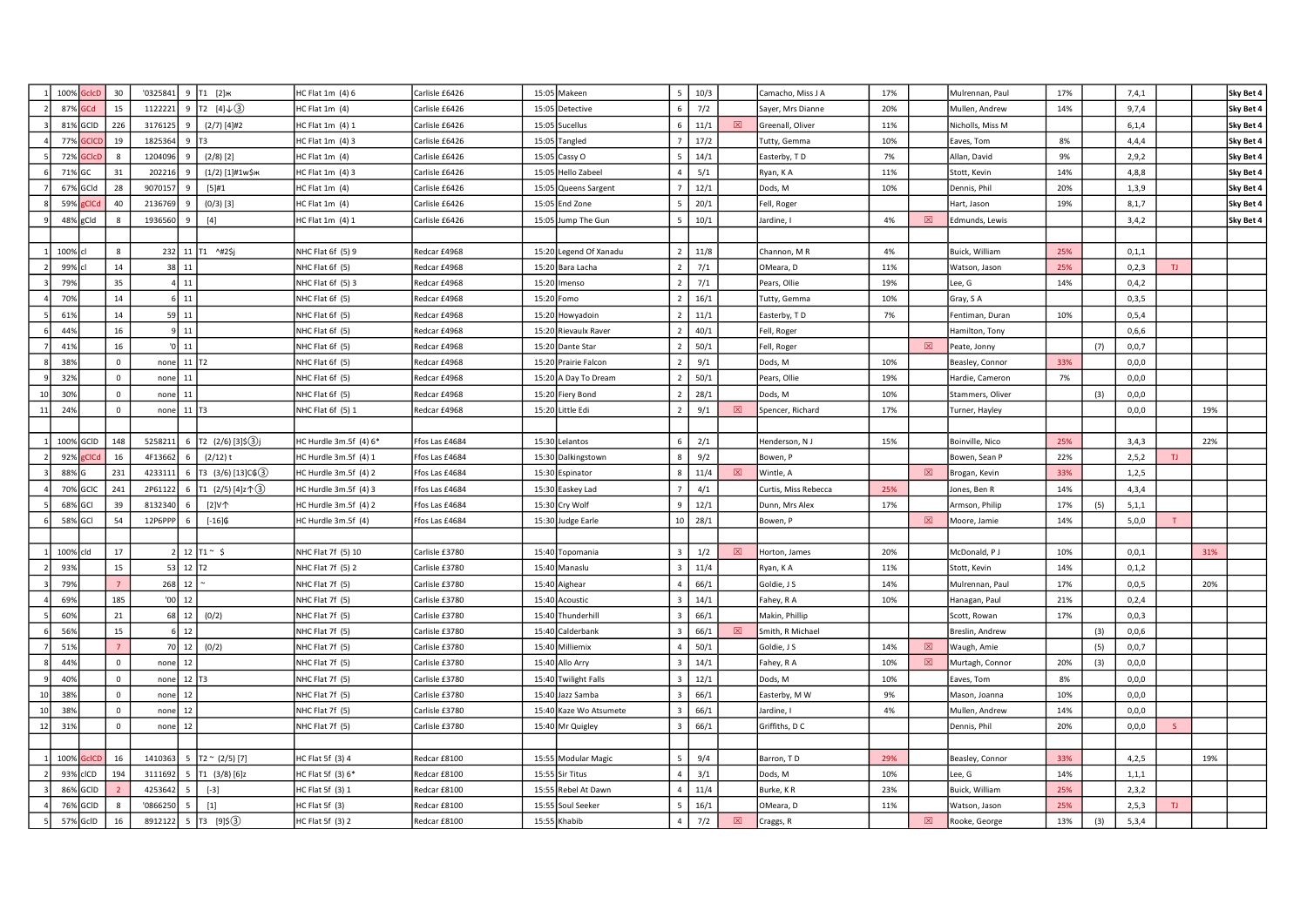|    | 100% GCID |       | 28           | 163312   |                    | 5   T1 $(2/6)$ [-1]\$(3)       | HC Hurdle 2m (4) 7*    | Ffos Las £4684  | 16:05 Jeremy The Jinn  |                          | 11/8 |             | OBrien, Fergal      | 20% |             | Brennan, PJ        | 25% |     | 1, 5, 2 |     | 21% |           |
|----|-----------|-------|--------------|----------|--------------------|--------------------------------|------------------------|-----------------|------------------------|--------------------------|------|-------------|---------------------|-----|-------------|--------------------|-----|-----|---------|-----|-----|-----------|
|    | 80% gcld  |       | 28           | 232277   |                    | (0/3)                          | HC Hurdle 2m (4)       | Ffos Las £4684  | 16:05 Loved Out        |                          | 20/1 | 図           | Williams, Evan      | 15% | 図           | Wedge, Adam        | 31% |     | 2,1,2   |     |     |           |
|    | 74% clcd  |       | 32           | '0PP5397 |                    | 5   T3 $(0/5)$ B               | IC Hurdle 2m (4) 3     | Ffos Las £4684  | 16:05 Henri Le Bon     |                          | 12/1 | 図           | Lee, Miss Kerry     |     | $\boxtimes$ | Patrick, Richard   | 18% |     | 3,1,1   |     | 18% |           |
|    | 74% Gcld  |       | 30           | 4763271  |                    | $5$   T2 $(1/2)$ [7]           | HC Hurdle 2m (4) 3     | Ffos Las £4684  | 16:05 Mind Hunter      |                          | 9/4  |             | Llewellyn, B J      |     | $\boxtimes$ | Ring, CV           |     | (3) | 4,4,4   |     |     |           |
|    | 74%       | zcd   | 47           | 6224090  | 5                  |                                | HC Hurdle 2m (4)       | Ffos Las £4684  | 16:05 Pilgrims King    | 6                        | 10/3 |             | Bowen, P            |     |             | Bowen, Sean P      | 22% |     | 5,3,5   | TJ. |     |           |
|    |           |       |              |          |                    |                                |                        |                 |                        |                          |      |             |                     |     |             |                    |     |     |         |     |     |           |
|    | 100% CID  |       | 22           | '0001227 |                    | $9$ T1 [2]                     | HC Flat 7f (6) 2       | Carlisle £3186  | 16:15 Lady Lou         |                          | 6/1  |             | Dods, M             | 10% |             | Eaves, Tom         | 8%  |     | 3,4,3   |     |     |           |
|    | 86%D      |       | 32           | 516      | 9                  | $(1/2)$ h                      | HC Flat 7f (6) 1       | Carlisle £3186  | 16:15 Latenightmistake | $\mathbf{B}$             | 5/1  |             | Burke, KR           | 23% |             | lames, SH          | 8%  |     | 1,7,6   |     |     |           |
|    | 82%       |       | 15           | 99894    | 9                  | (0/2)                          | HC Flat 7f (6) 3       | Carlisle £3186  | 16:15 Time To Rumble   |                          | 5/1  |             | Fahey, R A          | 10% |             | Hanagan, Paul      | 21% |     | 5,1,1   |     |     |           |
|    | 75% gcld  |       | 19           | 9052472  |                    | $9$ T <sub>2</sub> #1          | HC Flat 7f (6) 3       | Carlisle £3186  | 16:15 Liv Lucky        |                          | 5/2  |             | Johnston, M         | 14% |             | Breslin, Andrew    |     | (3) | 3,0,2   |     |     |           |
|    | 70%       |       | 21           | 655      |                    | $9$ T3 $(0/3)$ #1h             | HC Flat 7f (6) 1       | Carlisle £3186  | 16:15 Gurkhali Girl    | $\mathbf{R}$             | 5/1  |             | Jardine, I          | 4%  |             | Mullen, Andrew     | 14% |     | 2,2,5   |     |     |           |
|    | 55%       |       | 21           | 990      | 9 <sup>1</sup>     | #1h\$                          | HC Flat 7f (6) 1       | Carlisle £3186  | 16:15 Copperline       |                          | 18/1 |             | Easterby, TD        | 7%  |             | Allan, David       | 9%  |     | 6,5,6   |     |     |           |
|    | 51% cld   |       | 52           | 7973     | q                  |                                | HC Flat 7f (6) 1       | Carlisle £3186  | 16:15 Perseption       |                          | 9/1  |             | Ellison, B          |     |             | Nicholls, Miss M   |     |     | 7,0,4   |     |     |           |
|    | 51%       |       | -6           | '0900068 | 9                  |                                | HC Flat 7f (6)         | Carlisle £3186  | 16:15 Fighting Chance  |                          | 66/1 | 図           | West, S G           |     | $\boxtimes$ | Brookes, Aiden     |     | (7) | 8,3,8   |     |     |           |
|    | 49%       |       |              | '00500   | 9 <sup>1</sup>     | $\uparrow$                     | HC Flat 7f (6)         | Carlisle £3186  | 16:15 Capple Girl      |                          | 66/1 |             | Berry, A            |     |             | Sullivan, James P  | 11% |     | 8.6.9   |     |     |           |
|    |           |       |              |          |                    |                                |                        |                 |                        |                          |      |             |                     |     |             |                    |     |     |         |     |     |           |
|    | 100% GCId |       | 77           | '0469364 |                    | $10$ T1 $\land$                | HC Flat 5f (5) 6       | Redcar £5076    | 16:25 Dusky Prince     | $\mathbf{B}$             | 7/2  |             | Watson, Archie      | 32% |             | Buick, William     | 25% |     | 1, 1, 1 |     |     | Sky Bet 4 |
|    | 77% CI    |       | 26           | 4712660  | 10 <sup>1</sup>    | $[-4]$                         | HC Flat 5f (5)         | Redcar £5076    | 16:25 Yaahobby         |                          | 22/1 |             | Brittain, Antony    |     |             | ONeill, KT         | 10% |     | 2,4,4   |     |     | Sky Bet 4 |
|    | 68%       |       |              | 94039    | 10 <sup>1</sup>    | H                              | HC Flat 5f (5)         | Redcar £5076    | 16:25 Tiberio Smile    |                          | 16/1 |             | Tinkler, N          | 11% | 図           | lary, Alex         |     | (7) | 4,6,7   |     |     | Sky Bet 4 |
|    | 66% gcld  |       | 14           | 22674    | 10                 | (0/2)                          | HC Flat 5f (5) 1       | Redcar £5076    | 16:25 Dandy Dinmont    |                          | 13/2 |             | Tinkler, N          | 11% |             | McManoman, Faye    | 9%  | (3) | 4,7,6   |     |     | Sky Bet 4 |
|    | 66% cld   |       | 9            | 74452    |                    | $10$ T <sub>2</sub> $(0/4)$ \$ | HC Flat 5f (5) 2       | Redcar £5076    | 16:25 Theoretical      |                          | 7/2  |             | Ellison, B          |     |             | Robinson, Ben      | 9%  |     | 9, 5, 2 |     |     | Sky Bet 4 |
|    | 65% cld   |       | 20           | 545252   | 10 <sup>1</sup>    | (0/6)                          | HC Flat 5f (5) 1       | Redcar £5076    | 16:25 Tilly The Filly  |                          | 6/1  |             | Smart, B            |     |             | Lee, G             | 14% |     | 4,3,9   |     |     | Sky Bet 4 |
|    | 62% clcd  |       | 14           | 2072090  | 10 <sup>1</sup>    | $\mathsf{C}$                   | HC Flat 5f (5)         | Redcar £5076    | 16:25 Jungle Bee       |                          | 33/1 |             | Easterby, TD        | 7%  |             | Hamilton, Tony     |     |     | 8,10,2  |     |     | Sky Bet 4 |
|    | 60% cld   |       | 23           | 35642    |                    | 10   T3 $(0/5)$ #1             | HC Flat 5f (5) 4       | Redcar £5076    | 16:25 Murbih           | $\mathbf{R}$             | 11/2 |             | Brittain, Antony    |     |             | Hardie, Cameron    | 7%  |     | 2,2,7   |     |     | Sky Bet 4 |
|    | 49%       |       | 35           | 468      | 10 <sup>1</sup>    | h                              | HC Flat 5f (5)         | Redcar £5076    | 16:25 Fylingdale       |                          | 25/1 |             | Easterby, TD        | 7%  |             | Fentiman, Duran    | 10% |     | 10,7,10 |     |     | Sky Bet 4 |
| 10 | 47%       | cld   | 26           | 4547620  | 10 <sup>1</sup>    | z                              | HC Flat 5f (5)         | Redcar £5076    | 16:25 Sherdil          |                          | 14/1 | 図           | Midgley, PT         | 11% | 図           | England, Jonathan  |     |     | 7,9,4   |     |     | Sky Bet 4 |
|    |           |       |              |          |                    |                                |                        |                 |                        |                          |      |             |                     |     |             |                    |     |     |         |     |     |           |
|    | 100% gCIC |       | 10           | 'P6P2237 | $\overline{7}$     | (0/5) t个                       | HC Chase 3m4.5f (5)    | Ffos Las £3513  | 16:40 Le Tueur         |                          | 11/2 |             | Bowen, P            |     |             | Bowen, Sean P      | 22% |     | 3,3,5   | TJ. |     |           |
|    | 88% GCI   |       | 16           | 7064133  | $\overline{7}$     | $(1/9)$ [7]B $(3)$             | HC Chase 3m4.5f (5) 2  | Ffos Las £3513  | 16:40 Wavecrest        |                          | 5/1  | 図           | Hawke, NJ           | 11% | 図           | Buckley, Tom       | 16% | (3) | 5,2,3   |     |     |           |
|    | 86% Gcl   |       | $\mathbf{8}$ | 7364632  |                    | $7$ T <sub>3</sub> (0/5)       | HC Chase 3m4.5f (5) 7* | Ffos Las £3513  | 16:40 Tikk Tock Boom   | 10                       | 7/2  |             | Williams, Ian       | 13% | 図           | Todd, C J          | 27% |     | 1, 1, 1 |     |     |           |
|    | 85%       | GClcd | 39           | 222PP54  |                    | 7 T1 [-8]个                     | HC Chase 3m4.5f (5)    | Ffos Las £3513  | 16:40 Minella Voucher  | 11                       | 5/1  |             | Dunn, Mrs Alex      | 17% |             | Armson, Philip     | 17% | (5) | 3, 5, 1 |     |     |           |
|    | 619       | gCl   | 30           | 900P142  |                    | 7 T2 (1/2) [10]\$n             | HC Chase 3m4.5f (5) 3  | Ffos Las £3513  | 16:40 Motown Lake      | 6                        | 5/2  |             | Williams, Christian |     |             | Fudor, Jack        | 7%  |     | 2,6,6   |     |     |           |
|    | 49% gcl   |       | 24           | 4P5077   |                    |                                | HC Chase 3m4.5f (5)    | Ffos Las £3513  | 16:40 Dorado Dollar    | $\mathbf{R}$             | 11/1 | 図           | Case, B I           |     | 図           | Tucker, Miss H C   |     | (7) | 7,4,4   |     |     |           |
|    | 44%       |       | $\mathbf{q}$ | 'P4PPF7  | $\overline{7}$     | Bt                             | HC Chase 3m4.5f (5)    | Ffos Las £3513  | 16:40 Message Man      | 6                        | 33/1 | $\boxtimes$ | Brown, Miss Harriet |     | 図           | Noonan, David G    | 17% |     | 6,7,0   |     |     |           |
|    |           |       |              |          |                    |                                |                        |                 |                        |                          |      |             |                     |     |             |                    |     |     |         |     |     |           |
|    | 100% gcld |       |              | '022     |                    | 9 T1 S                         | NHC Flat 5f (5) 9*     | Leicester £4320 | 16:45 Confederation    | $\overline{2}$           | 13/8 |             | Butler, John        | 12% |             | Levey, S M         | 17% |     | 0, 1, 1 |     |     |           |
|    | 95%       | cld   | 13           | 22       | $9$ T <sub>2</sub> |                                | NHC Flat 5f (5) 1      | Leicester £4320 | 16:45 Rock Girl        |                          | 11/4 |             | Boughey, George     | 26% |             | Ryan, Rossa        | 17% |     | 0, 0, 2 |     |     |           |
|    | 72%       |       | 23           |          |                    | $9$ T3 #1                      | NHC Flat 5f (5) 3      | Leicester £4320 | 16:45 Kingsbury        |                          | 4/1  | 図           | Brisland, Robyn     |     |             | Crowley, Jim       | 33% |     | 0,3,3   |     |     |           |
|    | 72%       |       | 27           | 84       | 9                  |                                | NHC Flat 5f (5)        | Leicester £4320 | 16:45 Sassy Redhead    |                          | 20/1 | 図           | Stone, W B          |     |             | Callan, N          | 11% |     | 0,2,4   |     |     |           |
|    | 56%       |       | 19           |          | 9                  |                                | NHC Flat 5f (5)        | Leicester £4320 | 16:45 Sherman Klumpf   |                          | 18/1 |             | Scott, George       |     |             | Shepherd, Callum   | 13% |     | 0,4,5   |     |     |           |
|    | 41%       |       | $\mathbf 0$  | none     | 9                  |                                | NHC Flat 5f (5)        | Leicester £4320 | 16:45 Union Court      | $\overline{\phantom{a}}$ | 8/1  | 図           | Walker, Ed          | 21% |             | Kingscote, Richard | 14% |     | 0,0,0   |     |     |           |
|    | 34%       |       | $\Omega$     | none     | $\mathbf{q}$       |                                | NHC Flat 5f (5)        | Leicester £4320 | 16:45 Queens Eyot      |                          | 14/1 |             | Dunlop, E A L       | 8%  |             | Clutterbuck, Rhys  | 8%  | (3) | 0,0,0   | T.  |     |           |
|    | 34%       |       | $\Omega$     | none     | 9                  |                                | NHC Flat 5f (5)        | Leicester £4320 | 16:45 Tagline          |                          | 33/1 |             | Millman, B R        | 5%  | ⊠           | Downing, George    | 9%  |     | 0, 0, 0 |     |     |           |
|    | 28%       |       | $\Omega$     | none     | $\mathbf{q}$       |                                | NHC Flat 5f (5)        | Leicester £4320 | 16:45 Padre Daniele    |                          | 50/1 | 図           | Brown, Andi         |     | $\boxtimes$ | Atzori, Lorenzo    |     | (7) | 0,0,0   |     |     |           |
|    |           |       |              |          |                    |                                |                        |                 |                        |                          |      |             |                     |     |             |                    |     |     |         |     |     |           |
|    | 100% CID  |       | 15           |          |                    | 6461323 9 T2 $(1/6)$ [2] $(3)$ | HC Flat 7f (6) 6       | Carlisle £3186  | 16:50 Ba Na Hills      |                          | 15/8 |             | Quinn, JJ           | 23% |             | Hart, Jason        | 19% |     | 1, 2, 1 |     |     |           |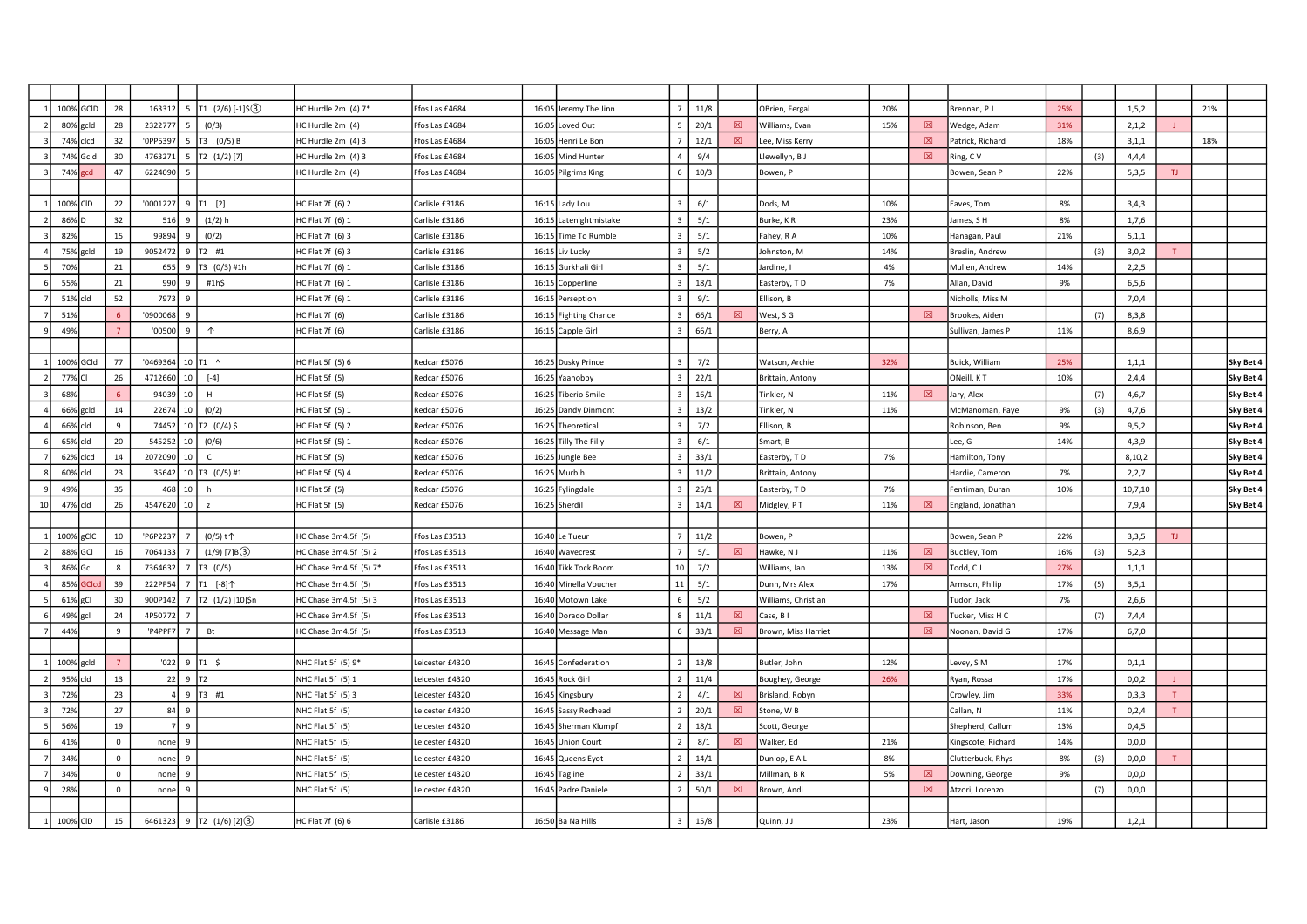|    | 73% Cld   |              | 13          | 9212058  |                     | $9$ T3 $(1/7)$ [1]     | HC Flat 7f (6) 1        | Carlisle £3186  | 16:50 Clodovea           | $\mathbf{3}$            | 10/1  |     | Easterby, TD               | 7%  |             | Allan, David       | 9%  |     | 3,1,2   |     |     |           |
|----|-----------|--------------|-------------|----------|---------------------|------------------------|-------------------------|-----------------|--------------------------|-------------------------|-------|-----|----------------------------|-----|-------------|--------------------|-----|-----|---------|-----|-----|-----------|
|    | 55% cl    |              | 21          | 44225    | 9                   | IT1                    | HC Flat 7f (6) 2        | Carlisle £3186  | 16:50 Khurumbi           | $\overline{3}$          | 7/4   |     | Bethell, Ed                | 17% |             | Stott, Kevin       | 14% |     | 2,4,4   |     |     |           |
|    | 52% cld   |              | 18          | '0974302 | $\mathbf{q}$        | $(0/5)$ \$             | HC Flat 7f (6) 1        | Carlisle £3186  | 16:50 Laoch Gach La      | $\overline{3}$          | 12/1  |     | Berry, A                   |     |             | Sullivan, James P  | 11% |     | 7,3,6   |     |     |           |
|    | 42% cl    |              | 19          | 584024   |                     |                        | HC Flat 7f (6) 2        | Carlisle £3186  | 16:50 Darbucks           |                         | 10/1  | ⊠   | Kellett, CN                |     |             | Pearson, Laura     | 14% | (3) | 5,7,2   |     |     |           |
|    | 42%       |              | 21          | 697787   |                     | (0/2)                  | IC Flat 7f (6)          | Carlisle £3186  | 16:50 Methinks           |                         | 14/1  |     | Fell, Roger                |     |             | Scott, Rowan       | 17% |     | 6,6,7   |     |     |           |
|    | 41%       |              | 23          | 3037475  |                     | #1 $\downarrow$        | HC Flat 7f (6)          | Carlisle £3186  | 16:50 Herbertandflorence |                         | 40/1  |     | Griffiths, DC              |     |             | Dennis, Phil       | 20% |     | 4,0,7   |     |     |           |
|    | 35%       |              | 203         | 868709   | 9                   | z                      | HC Flat 7f (6)          | Carlisle £3186  | 16:50 Power II Topo      |                         | 33/1  |     | Whillans, Ewan             | 8%  | 図           | Gormley, Jamie     |     |     | 7,5,4   |     |     |           |
|    | 33%       |              | 35          | '009     | 9                   | #1h                    | HC Flat 7f (6)          | Carlisle £3186  | 16:50 Callsign Phoenix   |                         | 50/1  |     | Haslam, B M R              | 14% |             | Mullen, Andrew     | 14% |     | 7,0,9   |     |     |           |
|    |           |              |             |          |                     |                        |                         |                 |                          |                         |       |     |                            |     |             |                    |     |     |         |     |     |           |
|    | 100%      |              |             | 9875686  | 12                  | (0/3)                  | HC Flat 1m6f (6)        | Redcar £3456    | 16:55 Peace Angel        | $\overline{3}$          | 18/1  | 図   | Coyle, Tony                | 18% | 図           | Schofield, Kieran  | 14% | (5) | 9,3,3   |     |     | Sky Bet 4 |
|    | 96%       |              | 22          | 60044    |                     | $12$ T <sub>1</sub> \$ | IC Flat 1m6f (6) 11     | Redcar £3456    | 16:55 Mostly Cloudy      |                         | 13/8  |     | Tutty, Gemma               | 10% |             | Beasley, Connor    | 33% |     | 1, 1, 1 |     |     | Sky Bet 4 |
|    | 76%       |              | 18          | 67838    | 12                  | (0/2)                  | IC Flat 1m6f (6)        | Redcar £3456    | 16:55 Casi Crudo         |                         | 13/2  |     | Johnston, M                | 14% | 図           | Fanning, Joe       | 13% |     | 4,0,3   |     |     | Sky Bet 4 |
|    | 75%       |              | 22          | 7795     | $12$ T <sub>2</sub> |                        | HC Flat 1m6f (6)        | Redcar £3456    | 16:55 Bukela             |                         | 3/1   |     | Ellison, B                 |     |             | Robinson, Ben      | 9%  |     | 6, 2, 1 |     |     | Sky Bet 4 |
|    | 69%       |              | 22          | 4006080  | 12 <sup>1</sup>     | $\uparrow$             | HC Flat 1m6f (6)        | Redcar £3456    | 16:55 Penelopeblueyes    | $\mathbf{R}$            | 33/1  |     | Keatley, Adrian Paul       | 8%  |             | Dawson, R          | 25% |     | 8,5,5   |     |     | Sky Bet 4 |
|    | 68%       |              | 14          | 5465     | 12                  | $\uparrow$             | HC Flat 1m6f (6)        | Redcar £3456    | 16:55 Crazy Maisie       |                         | 16/1  | 図   | Furtado, Ivan              |     |             | ONeill, KT         | 10% |     | 1,7,9   |     | 21% | Sky Bet 4 |
|    | 60%       |              | 22          | '0807    | $12$ T <sub>3</sub> |                        | IC Flat 1m6f (6)        | Redcar £3456    | 16:55 Notime To Pass     |                         | 15/2  |     | Easterby, TD               | 7%  |             | Hamilton, Tony     |     |     | 6, 3, 8 |     |     | Sky Bet 4 |
|    | 59%       |              | 51          | '0778    | 12                  | (0/4) w                | IC Flat 1m6f (6)        | Redcar £3456    | 16:55 My Brother Jack    |                         | 18/1  |     | Pears, Ollie               | 19% |             | ee, G              | 14% |     | 1,0,10  |     |     | Sky Bet 4 |
|    | 57%       |              | 14          | 8808     | 12                  | $(0/2)$ $\uparrow$     | IC Flat 1m6f (6)        | Redcar £3456    | 16:55 Golden George      |                         | 20/1  |     | Easterby, TD               | 7%  |             | Fentiman, Duran    | 10% |     | 9,9,12  |     |     | Sky Bet 4 |
| 10 | 52%       |              | 29          | 5445346  | 12                  | (0/2)                  | HC Flat 1m6f (6) 1      | Redcar £3456    | 16:55 Thermometer        | $\overline{\mathbf{3}}$ | 16/1  |     | Dixon, Scott               | 7%  | ⊠           | Swift, Mr Dale     |     |     | 5,0,5   |     |     | Sky Bet 4 |
| 11 | 51%       |              | 22          | 500789   | 12                  | (0/2)                  | IC Flat 1m6f (6)        | Redcar £3456    | 16:55 Carbonado          | $\mathbf{R}$            | 40/1  |     | Fahey, R A                 | 10% | 図           | Mathers, Patrick   |     |     | 9,5,11  |     |     | Sky Bet 4 |
| 12 | 48%       |              | 22          | 9580500  | 12                  | (0/2)                  | HC Flat 1m6f (6)        | Redcar £3456    | 16:55 Lisas Dream        |                         | 40/1  |     | Carroll, D                 |     |             | Hardie, Cameron    | 7%  |     | 9,8,7   |     |     | Sky Bet 4 |
|    |           |              |             |          |                     |                        |                         |                 |                          |                         |       |     |                            |     |             |                    |     |     |         |     |     |           |
|    | 100% Cld  |              | 30          | 176353   | 16                  | $(0/2)$ D              | NHC Hurdle 2m4f 3       | Killarney £5575 | 17:00 Perceval Legallois |                         | 5/2   | 冈   | Cromwell, Gavin Patrick    | 6%  |             | Walsh, MP          | 6%  |     | 1, 1, 2 |     | 29% |           |
|    | 91% Cld   |              | 43          | 102      |                     | $16$ T3 \$             | NHC Hurdle 2m4f 1       | Killarney £5575 | 17:00 Glenglass          |                         | 9/2   |     | Elliott, Gordon            | 14% |             | Kennedy, J W       | 19% |     | 0,7,4   |     |     |           |
|    | 73% gcld  |              | 28          | '0452U35 | 16                  | (0/6)                  | NHC Hurdle 2m4f         | Killarney £5575 | 17:00 The Gradual Slope  | -5                      | 9/1   |     | OBrien, Sean O             |     |             | McDonagh, Mark M   | 10% | (7) | 3,6,3   |     |     |           |
|    | 64% cl    |              | 81          |          | 16                  |                        | NHC Hurdle 2m4f         | Killarney £5575 | 17:00 The Folkes Tiara   |                         | 15/2  |     | Bromhead, Henry De         | 13% |             | Blackmore, Rachael | 17% |     | 0,3,8   | TJ. | 19% |           |
|    | 61% gcl   |              | 29          | 32U7202  |                     | 16 T2 (0/8) D          | NHC Hurdle 2m4f         | Killarney £5575 | 17:00 Auckland           |                         | 5/1   |     | Mullins, Anthony           |     |             | Mullins, D E       | 13% |     | 2,1,5   |     |     |           |
|    | 54% gcl   |              | 25          | 856722   |                     |                        | NHC Hurdle 2m4f         | Killarney £5575 | 17:00 Pale Blue Dot      |                         | 10/1  |     | Hogan, Denis Gerard        |     |             | Mulcahy, Shane     |     | (7) | 4, 5, 5 |     |     |           |
|    | 42% cl    |              | 30          | 2456     |                     | 16 T1 (0/2) D          | NHC Hurdle 2m4f 1       | Killarney £5575 | 17:00 Time Marches On    |                         | 8/1   |     | Motherway, J               |     | 図           | ORegan, Denis      |     |     | 0,3,1   |     |     |           |
|    | 33%       |              | 36          | 8P       | 16                  |                        | NHC Hurdle 2m4f         | Killarney £5575 | 17:00 Botanic Ridge      |                         | 66/1  | ΙXΙ | OConnor, PC                |     | 図           | Power, I J         | 6%  |     | 0, 8, 9 |     |     |           |
|    | 33%       |              | 28          | 80       | 16                  | (0/2)                  | NHC Hurdle 2m4f         | Killarney £5575 | 17:00 Ask The Bishop     |                         | 100/1 | ⊠   | Butler, Michael            |     | $\boxtimes$ | Holden, Daniel P   |     | (7) | 0,10,10 |     |     |           |
| 10 | 30%       |              | 344         | '04      | 16                  |                        | NHC Hurdle 2m4f         | Killarney £5575 | 17:00 Dorans Boy         |                         | 25/1  |     | McCarthy, Eoin Christopher |     |             | Deegan, R          |     |     | 0, 9, 7 |     |     |           |
| 11 | 27%       |              | 163         | 'PO      | 16                  |                        | NHC Hurdle 2m4f         | Killarney £5575 | 17:00 Glendaars Star     |                         | 66/1  |     | Fahey, James               |     |             | Sexton, KC         | 23% |     | 0,0,11  |     |     |           |
| 12 | 26%       |              | 16          |          | 16                  | D <sup>1</sup>         | NHC Hurdle 2m4f         | Gillarney £5575 | 17:00 Somethingaboutcian |                         | 80/1  | 図   | Nolan, Shane               |     |             | Dempsey, Luke      | 10% |     | 0,0,0   |     |     |           |
| 13 | 19%       |              | 71          | 'P25     | 16                  | <b>D个</b>              | NHC Hurdle 2m4f         | Killarney £5575 | 17:00 Alpesh Amin        |                         | 25/1  | 図   | McNamara, E                |     | 図           | McNamara, Conor    |     |     | 0,0,0   |     |     |           |
| 14 | 17%       |              | $\mathbf 0$ | none     | 16                  |                        | NHC Hurdle 2m4f         | Killarney £5575 | 17:00 Noche Negra        |                         | 14/1  | ⊠   | Bowe, Colin                |     |             | OKeeffe, Darragh   | 13% |     | 0,0,0   |     |     |           |
| 15 | 14%       |              | $\Omega$    | none     | 16                  |                        | NHC Hurdle 2m4f         | Killarney £5575 | 17:00 Marelly            |                         | 66/1  |     | McCarthy, Eoin Christopher |     |             | Noonan, G B        |     | (7) | 0,0,0   |     |     |           |
| 15 | 14%       |              | $\Omega$    | none     | 16                  |                        | NHC Hurdle 2m4f         | Killarney £5575 | 17:00 Caoimhes Pet       |                         | 50/1  |     | McCarthy, Eoin Christopher |     | 冈           |                    |     |     | 0, 0, 0 |     |     |           |
| 17 | 13%       |              | $\Omega$    | none     | 16                  |                        | NHC Hurdle 2m4f         | Killarney £5575 | 17:00 Kingston Royal     |                         | 33/1  |     | Walsh, John J              |     | $\boxtimes$ | McCurtin, Ambrose  |     | (3) | 0,0,0   |     |     |           |
| 18 | 13%       |              | 395         | 608      | 16                  |                        | NHC Hurdle 2m4f         | Killarney £5575 | 17:00 Out The Gap        |                         | 50/1  | 図   | Kelly, Patrick G           |     | $\boxtimes$ |                    |     |     | 0, 0, 0 |     |     |           |
| 19 | 7%        |              | $\mathbf 0$ | none     | 16                  |                        | NHC Hurdle 2m4f         | Killarney £5575 | 17:00 Areyougoinforone   |                         | 50/1  | 図   | Hackett, Ray               |     | $\boxtimes$ |                    |     |     | 0, 0, 0 |     |     |           |
|    |           |              |             |          |                     |                        |                         |                 |                          |                         |       |     |                            |     |             |                    |     |     |         |     |     |           |
|    | 100% CICD |              | 201         | 1533934  |                     | 14 T1 [-2]w\$          | HC Flat 5f (5) 4        | Windsor £3510   | 17:10 Colombe            | $\overline{4}$          | 7/1   |     | Boughey, George            | 26% |             | Curtis, B A        | 33% |     | 11,3,7  | TJ. | 25% | Sky Bet 4 |
|    | 95%       | <b>SCICI</b> | 296         | 663721   |                     | $[6]$ $(3)$            | HC Flat 5f (5) 1        | Windsor £3510   | 17:10 Haveoneyerself     |                         | 10/1  |     | Butler, John               | 12% | 図           | Storey, Collen     |     |     | 5,6,14  |     |     | Sky Bet 4 |
|    | 93%       | <b>CIC</b>   | 22          | 124538   |                     | $(0/2)$ [1]#1          | IC Flat 5f (5)          | Nindsor £3510   | 17:10 Second Collection  |                         | 14/1  |     | Carroll, A W               | 14% |             | Probert, David     | 13% |     | 2,4,6   |     |     | Sky Bet 4 |
|    | 92% GCID  |              | 45          | 876696   |                     | $(4/24)$ [-19]#1       | <b>IC Flat 5f (5) 2</b> | Nindsor £3510   | 17:10 Corinthia Knight   |                         | 9/1   |     | Watson, Archie             | 32% |             | Doyle, Hollie      | 25% |     | 3,1,1   |     | 18% | Sky Bet 4 |
|    | 87%       | <b>GCICD</b> | 21          | 7203103  | 14                  | $[5]$                  | IC Flat 5f (5)          | Windsor £3510   | 17:10 Lordsbridge Boy    | 6                       | 7/1   | 図   | Knight, W J                | 27% |             | Ghiani, Marco      | 8%  |     | 7,5,10  |     | 22% | Sky Bet 4 |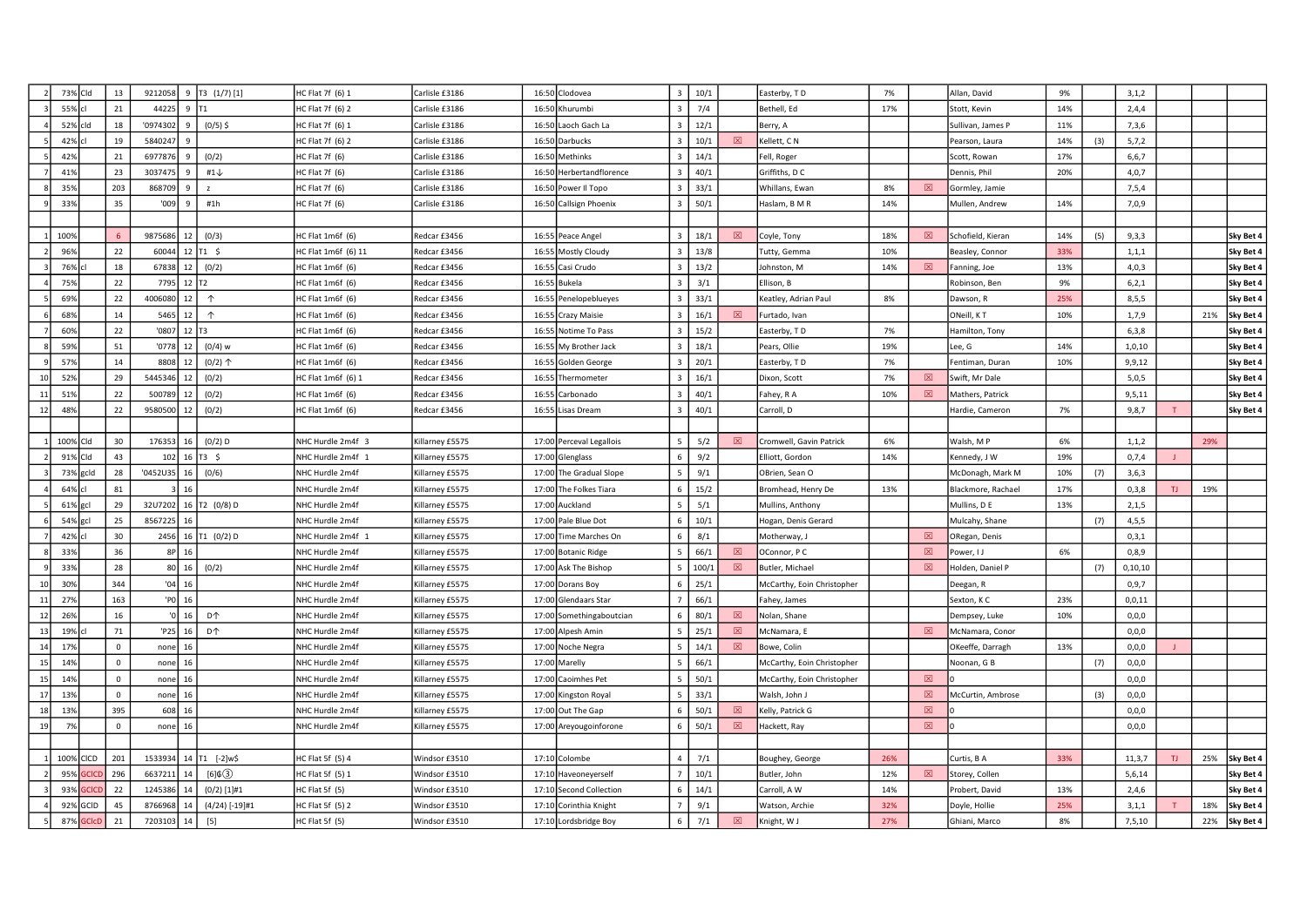|    |          | 83% GclcD    | 14                  |                            | 6711142 14 $T3 \sim (3/5)$ [5]               | HC Flat 5f (5) 1   | Windsor £3510   | 17:10 The Defiant       | 6              | 7/1  | 図           | Steele, Daniel       |     | 図 | Bryan, Joshua        |     |     | 11,9,7   |    | 22% | Sky Bet 4 |
|----|----------|--------------|---------------------|----------------------------|----------------------------------------------|--------------------|-----------------|-------------------------|----------------|------|-------------|----------------------|-----|---|----------------------|-----|-----|----------|----|-----|-----------|
|    | 82% GCI  |              | 9                   | 1038455<br>14              | $[-4]$ C#1                                   | HC Flat 5f (5)     | Windsor £3510   | 17:10 Cooperation       | $\overline{a}$ | 12/1 |             | Cowell, R M H        | 6%  |   | Morris, Luke         | 12% |     | 5,10,3   | T  |     | Sky Bet 4 |
|    |          | 74% GCIcD    | 14                  | 1222203<br>14              | $(1/11)$ [14]#1                              | HC Flat 5f (5) 3   | Windsor £3510   | 17:10 Glamorous Breeze  | $\overline{4}$ | 7/1  | 図           | Mason, Christopher   |     | 図 | Cox, William         | 4%  | (3) | 1,8,12   |    |     | Sky Bet 4 |
|    | 72%      | gCICD        | 14                  | 3720226                    |                                              | HC Flat 5f (5)     | Windsor £3510   | 17:10 Firenze Rosa      |                | 18/1 | $\boxtimes$ | Bridger, J J         |     | 図 | Dawes, Rose          | 40% | (7) | 14,7,7   |    |     | Sky Bet 4 |
|    |          | 69% gCID     | 26                  | 5141006<br>14              | $[-7]$                                       | HC Flat 5f (5)     | Windsor £3510   | 17:10 Secret Handsheikh |                | 40/1 | 図           | Gallagher, J         |     |   | Keenan, Darragh      |     |     | 10, 2, 3 |    |     | Sky Bet 4 |
| 11 | 65% GD   |              | 13                  | 9545985<br>14              | $[-8]$ #1                                    | HC Flat 5f (5)     | Windsor £3510   | 17:10 Charming Kid      |                | 50/1 | 図           | Ivory, D K           | 9%  | 冈 | Bennett, Charlie     | 10% |     | 8,14,10  |    |     | Sky Bet 4 |
| 11 |          | 65% gCID     | -6                  | 5540886<br>14              | $[-10]$                                      | HC Flat 5f (5)     | Windsor £3510   | 17:10 May Remain        |                | 16/1 |             | Baker, George        | 8%  |   | Whelan, Trevor       |     |     | 9,11,5   |    |     | Sky Bet 4 |
| 13 | 64%      | <b>GclcD</b> | 19                  | 2529789<br>14              | $[-14]$ #1                                   | HC Flat 5f (5) 1   | Windsor £3510   | 17:10 Han Solo Berger   |                | 16/1 |             | Cowell, R M H        | 6%  |   | Bishop, Charles      |     |     | 3,12,2   |    |     | Sky Bet 4 |
| 14 | 55%      |              | $\mathbf{q}$        | 4319763                    | 14 T2 [1]#1                                  | HC Flat 5f (5) 2   | Windsor £3510   | 17:10 Pablo Del Pueblo  |                | 15/2 | 図           | Dow, S               |     |   | Egan, David          | 17% |     | 13,12,12 |    |     | Sky Bet 4 |
|    |          |              |                     |                            |                                              |                    |                 |                         |                |      |             |                      |     |   |                      |     |     |          |    |     |           |
|    | 100%     |              | 19                  | 94633                      | $12$ T1 $\approx$                            | NHC Flat 5f (5) 8  | Leicester £4320 | 17:20 Taaqat            |                | 6/4  | ⊠           | Tate, James          |     |   | Ryan, Rossa          | 17% |     | 1, 1, 2  |    | 29% |           |
|    | 82%      |              | 203                 | -44                        | 12 T2 #1z\$xx>                               | NHC Flat 5f (5) 4  | Leicester £4320 | 17:20 Sacred Jewel      |                | 4/1  |             | Camacho, Miss J A    | 17% |   | Levey, S M           | 17% |     | 0, 3, 1  |    |     |           |
|    | 80% cl   |              | 14                  | 4762484 12                 |                                              | NHC Flat 5f (5) 1  | Leicester £4320 | 17:20 Macon Belle       |                | 8/1  |             | De Giles, Ed         |     |   | Sayette, BDL         | 15% | (7) | 2,1,3    |    |     |           |
|    | 75%      |              | 18                  |                            | 53 12 $T3 +$                                 | NHC Flat 5f (5)    | Leicester £4320 | 17:20 Ardat             |                | 7/1  |             | Keatley, Adrian Paul | 8%  |   | Sexton, Ryan         | 17% | (7) | 0, 5, 6  |    |     |           |
|    | 53%      |              | 28                  | 78 12                      |                                              | NHC Flat 5f (5)    | Leicester £4320 | 17:20 California Cherry |                | 66/1 |             | Cowell, R M H        | 6%  |   | McEntee, Grace       | 19% | (3) | 0,0,10   |    |     |           |
|    | 48%      |              | $10\,$              | 12<br>36                   |                                              | NHC Flat 5f (5)    | Leicester £4320 | 17:20 Imperial Khan     |                | 12/1 |             | OMeara, D            | 11% |   | Callan, N            | 11% |     | 0,0,4    |    |     |           |
|    | 45%      |              | 19                  | 12                         |                                              | NHC Flat 5f (5)    | Leicester £4320 | 17:20 Sheikh Maz Mahood |                | 25/1 |             | Carroll, D           |     |   | Shepherd, Callum     | 13% |     | 0,6,7    |    |     |           |
|    | 38%      |              | 21                  | 70 12                      |                                              | NHC Flat 5f (5)    | Leicester £4320 | 17:20 Slate Cracker     |                | 40/1 |             | Carroll. D           |     | 冈 | Quinn, Jimmy         | 5%  |     | 0,4,5    |    |     |           |
|    | 38%      |              | $^{\circ}$          | $none$ 12                  |                                              | NHC Flat 5f (5)    | Leicester £4320 | 17:20 Helm Princess     |                | 25/1 | ⊠           | Kubler, Daniel       | 20% |   | Kingscote, Richard   | 14% |     | 0, 0, 0  |    | 29% |           |
| 10 | 33%      |              | 24                  | 12                         |                                              | NHC Flat 5f (5)    | Leicester £4320 | 17:20 Glen Etive        |                | 40/1 | 図           | Jarvis, W            |     |   | Shoemark, Kieran     | 11% |     | 0, 8, 8  |    |     |           |
| 11 | 329      |              | 21                  | 12                         |                                              | NHC Flat 5f (5)    | Leicester £4320 | 17:20 Chester Le Streak |                | 50/1 | 図           | Lidster, Craig       |     | 図 | McSweeney, O         |     | (5) | 0,7,9    |    |     |           |
| 12 | 23%      |              | $\mathsf{O}\xspace$ | 12<br>none                 |                                              | NHC Flat 5f (5)    | Leicester £4320 | 17:20 Gala Bella        |                | 16/1 |             | Appleby, M           | 3%  |   | add, Theodore        | 4%  |     | 0,0,0    |    |     |           |
|    |          |              |                     |                            |                                              |                    |                 |                         |                |      |             |                      |     |   |                      |     |     |          |    |     |           |
|    | 100% gCd |              | 27                  | 4688211                    | 10 $\boxed{71}$ ~ (1/4) [-10]#2\$ $\sqrt{3}$ | HC Flat 1m3f (6) 7 | Carlisle £3402  | 17:25 The Navigator     |                | 13/8 |             | Sayer, Mrs Dianne    | 20% |   | Mulrennan, Paul      | 17% |     | 1, 3, 1  |    | 27% | Sky Bet 4 |
|    |          | 89% GcID     | 18                  | '0461484                   | 10   (0/3) #2                                | HC Flat 1m3f (6)   | Carlisle £3402  | 17:25 Let Her Loose     |                | 10/1 |             | Fahey, R A           | 10% |   | Hanagan, Paul        | 21% |     | 3,4,3    |    |     | Sky Bet 4 |
|    | 67% GCI  |              | 21                  | 2152702                    | 10 T2 (0/5) [4]                              | HC Flat 1m3f (6) 3 | Carlisle £3402  | 17:25 Whitwell          |                | 4/1  |             | Easterby, M W        | 9%  |   | Mason, Joanna        | 10% |     | 4,2,5    |    |     | Sky Bet 4 |
|    | 65% Clc  |              | 33                  | 6545113                    | 10 T3 [6]#1                                  | HC Flat 1m3f (6) 2 | Carlisle £3402  | 17:25 Jamil             |                | 9/2  |             | Jackson, Miss T      |     |   | Dennis, Phil         | 20% |     | 8,7,7    |    |     | Sky Bet 4 |
|    | 62%      | <b>Clcd</b>  | 15                  | 22219F5<br>10              | $(2/13)$ [5]#1                               | HC Flat 1m3f (6)   | Carlisle £3402  | 17:25 Millie The Minx   | 8              | 12/1 |             | Sayer, Mrs Dianne    | 20% |   | Sullivan, James P    | 11% |     | 8,0,5    |    |     | Sky Bet 4 |
|    | 50% G    |              | 19                  | 8137067<br>10              | $(0/5)$ [-4]                                 | HC Flat 1m3f (6)   | Carlisle £3402  | 17:25 Buford            |                | 20/1 |             | Tuer, Grant          |     |   | lames, SH            | 8%  |     | 7,9,3    |    |     | Sky Bet 4 |
|    | 47% cl   |              | 19                  | 3321564<br>10              | $[-14]$ #1                                   | HC Flat 1m3f (6)   | Carlisle £3402  | 17:25 Peripeteia        |                | 14/1 | 冈           | Kirby, P A           | 8%  |   | Eaves, Tom           | 8%  |     | 4,8,9    |    |     | Sky Bet 4 |
|    | 44% cl   |              | 239                 | 2290038<br>10              |                                              | HC Flat 1m3f (6)   | Carlisle £3402  | 17:25 Ooh La Lah        |                | 12/1 | 図           | Davies, J J          |     |   | Stott, Kevin         | 14% |     | 6, 1, 2  |    |     | Sky Bet 4 |
|    | 40%      |              | 205                 | 4596546<br>10 <sup>1</sup> | #2↓                                          | HC Flat 1m3f (6)   | Carlisle £3402  | 17:25 Toutatis          |                | 28/1 |             | Whillans, Ewan       | 8%  |   | Mullen, Andrew       | 14% |     | 10,6,10  |    |     | Sky Bet 4 |
| 10 | 30%      |              | 315                 | 77400P8<br>10              | #1个                                          | HC Flat 1m3f (6)   | Carlisle £3402  | 17:25 Monticello        |                | 33/1 | 図           | Mechie, N            |     |   | Breslin, Andrew      |     | (3) | 2,5,8    |    |     | Sky Bet 4 |
|    |          |              |                     |                            |                                              |                    |                 |                         |                |      |             |                      |     |   |                      |     |     |          |    |     |           |
|    | 100% GCI |              | 16                  | 111F5                      | 8 T2 (2/3) D\$j                              | NHC Hurdle 2m4f 3  | Killarney £8496 | 17:30 Shewearsitwell    |                | 11/8 |             | Mullins, W P         | 40% |   | Fownend, P           | 43% |     | 3,2,1    |    | 37% |           |
|    |          | 74% GCICL    | 233                 | 8821280<br>8               | (7/17) D¢                                    | NHC Hurdle 2m4f    | Killarney £8496 | 17:30 Peregrine Run     | 12             | 25/1 | 図           | Fahey, Peter         | 22% |   | Sexton, K C          | 23% |     | 5,4,7    |    |     |           |
|    | 65% CID  |              | 29                  | 'FF41432                   | 8 T3 $\uparrow$                              | NHC Hurdle 2m4f 1  | Killarney £8496 | 17:30 Cash Back         | 10             | 4/1  |             | Mullins, W P         | 40% | ⊠ | Callaghan, Mr K      |     | (7) | 4,3,3    |    |     |           |
|    | 59% CIC  |              | 28                  | 3210118                    | D                                            | NHC Hurdle 2m4f    | Killarney £8496 | 17:30 Jon Snow          |                | 11/2 |             | Mullins, W P         | 40% |   | Hayes, Brian         | 11% |     | 2,7,4    |    |     |           |
|    |          | 57% gCld     | 61                  | 6232PPF                    | $(0/3)$ D                                    | NHC Hurdle 2m4f 1  | Killarney £8496 | 17:30 The Bosses Oscar  |                | 6/1  |             | Elliott, Gordon      | 14% |   | Kennedy, J W         | 19% |     | 1, 1, 2  |    |     |           |
|    | 52% CI   |              | 24                  | 451                        | (1/2)                                        | NHC Hurdle 2m4f    | Killarney £8496 | 17:30 Amirite           |                | 14/1 |             | Bromhead, Henry De   | 13% |   | Blackmore, Rachael   | 17% |     | 0,4,8    | TJ | 19% |           |
|    | 38% CID  |              | 28                  | 'F16068F<br>8              | $(2/11) D \downarrow$                        | NHC Hurdle 2m4f    | Killarney £8496 | 17:30 Off You Go        |                | 16/1 |             | Byrnes, C            | 11% |   | Walsh, MP            | 6%  |     | 0,6,5    |    |     |           |
|    | 28% gCl  |              | 64                  | 'F435762                   | $8$ T1 z                                     | NHC Hurdle 2m4f    | Killarney £8496 | 17:30 Soviet Pimpernel  |                | 8/1  |             | Elliott, Gordon      | 14% |   | Gainford, Mr J C     | 17% |     | 0,0,6    |    |     |           |
|    |          |              |                     |                            |                                              |                    |                 |                         |                |      |             |                      |     |   |                      |     |     |          |    |     |           |
|    | 100%     |              | 15                  |                            | 13 #1                                        | NHC Flat 6f (4)    | Windsor £6534   | 17:40 Princess Naomi    |                | 50/1 |             | Millman, B R         | 5%  |   | Egan, David          | 17% |     | 0,3,4    |    |     |           |
|    | 94%      |              | 14                  |                            | 13 T1 $$5$                                   | NHC Flat 6f (4) 8  | Windsor £6534   | 17:40 Panama            |                | 2/1  |             | Teal, R A            |     |   | Mitchell, Jack       | 18% |     | 0,2,1    |    |     |           |
|    | 90%      |              |                     | 13                         | $\overline{2}$                               | NHC Flat 6f (4)    | Windsor £6534   | 17:40 Approach Glory    |                | 14/1 | 図           | Murphy, Amy          | 18% | 図 | De Barros, Dayverson |     |     | 0, 0, 3  |    |     |           |
|    | 89%      |              | 20                  | 43 13 T <sub>2</sub>       |                                              | NHC Flat 6f (4) 3  | Windsor £6534   | 17:40 Betweenthesticks  | 2              | 10/3 |             | Channon, MR          | 4%  |   | Sousa, Silvestre De  | 8%  |     | 0,1,2    |    |     |           |
|    |          |              |                     |                            |                                              |                    |                 |                         |                |      |             |                      |     |   |                      |     |     |          |    |     |           |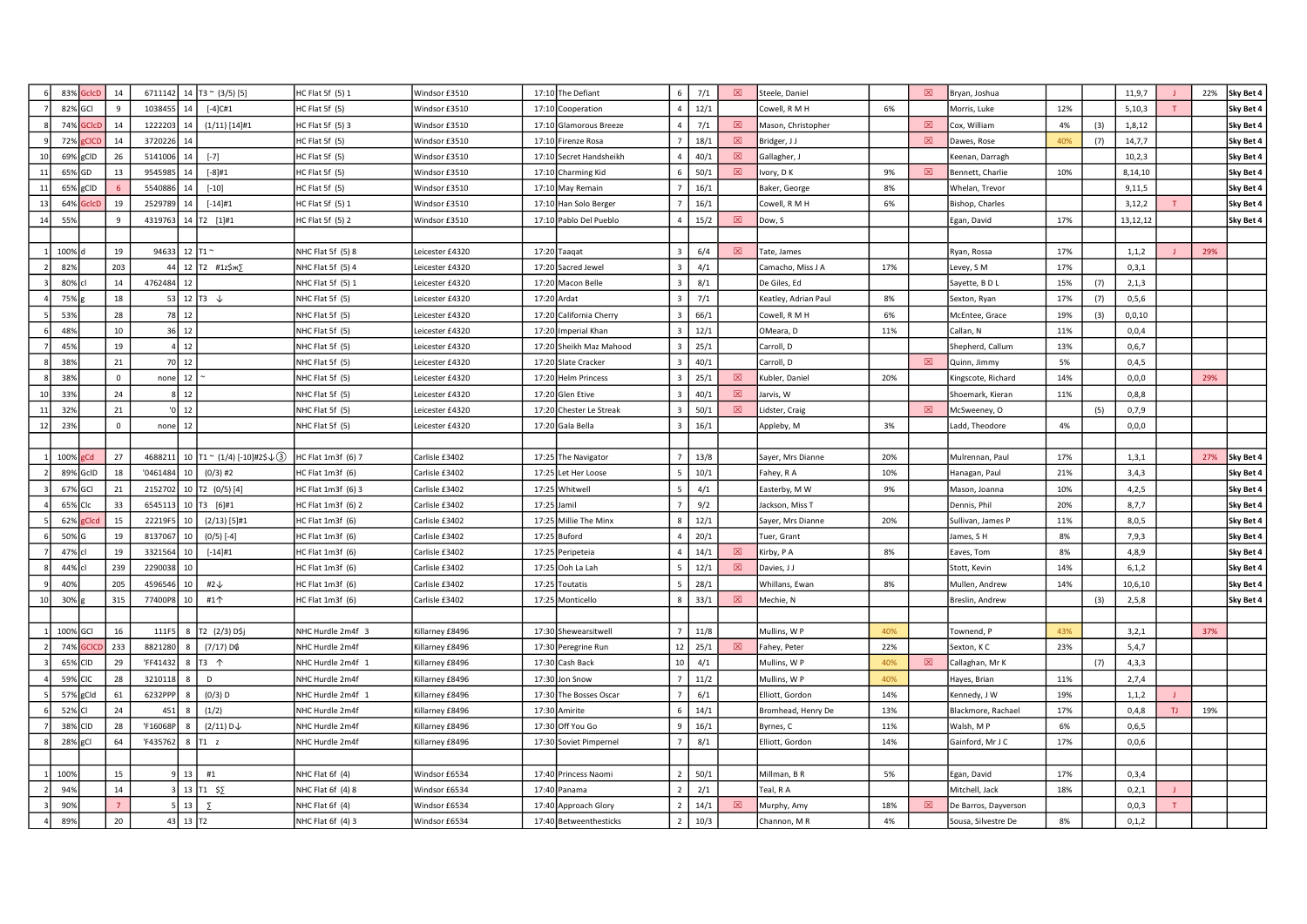|    | 44%                 | $\mathsf 0$    | $none$ 13                |                     | NHC Flat 6f (4)   | Windsor £6534   | 17:40 Kuwait City        | $\overline{2}$          | 14/1  |   | Butler, John               | 12% |             | Doyle, Hollie             | 25% |     | 0,0,0    |     |     |           |
|----|---------------------|----------------|--------------------------|---------------------|-------------------|-----------------|--------------------------|-------------------------|-------|---|----------------------------|-----|-------------|---------------------------|-----|-----|----------|-----|-----|-----------|
|    | 42%                 | $\mathsf 0$    | $none$ 13                |                     | NHC Flat 6f (4)   | Windsor £6534   | 17:40 Mister X           | $\overline{2}$          | 11/1  |   | Williams, SC               | 10% |             | Marquand, Tom             | 18% |     | 0,0,0    |     |     |           |
|    | 39%                 | $\mathsf 0$    | $none$ 13 $T3$           |                     | NHC Flat 6f (4) 1 | Windsor £6534   | 17:40 Raducanu           | $\overline{2}$          | 14/1  |   | Millman, B R               | 5%  |             | Coakley, Ross             | 11% |     | 0,0,0    |     |     |           |
|    | 38%                 | $\mathsf 0$    | 13<br>none               |                     | NHC Flat 6f (4) 2 | Windsor £6534   | 17:40 Menalippe          | 2                       | 10/1  |   | Ferguson, James            |     |             | Muscutt, D                | 14% |     | 0,0,0    |     | 23% |           |
|    | 379                 | $\mathsf 0$    | 13<br>none               |                     | NHC Flat 6f (4)   | Windsor £6534   | 17:40 Mia Paradis        | $\overline{2}$          | 28/1  |   | Butler, John               | 12% | $\boxtimes$ | Smith, Jefferson          |     |     | 0,0,0    |     |     |           |
| 10 | 329                 | $\mathsf 0$    | 13<br>none               |                     | NHC Flat 6f (4)   | Windsor £6534   | 17:40 Munch              |                         | 14/1  |   | Menuisier, David           |     |             | Probert, David            | 13% |     | 0,0,0    |     |     |           |
| 11 | 28%                 | $\mathbf 0$    | 13<br>none               |                     | NHC Flat 6f (4)   | Windsor £6534   | 17:40 Diomed Spirit      | $\mathcal{L}$           | 12/1  |   | Williams, SC               | 10% |             | Ghiani, Marco             | 8%  |     | 0,0,0    |     |     |           |
| 12 | 18%                 | $\mathbf{0}$   | $none$ 13                |                     | NHC Flat 6f (4)   | Windsor £6534   | 17:40 J J Stingleton     | $\overline{2}$          | 33/1  | 冈 | Davis, D J S Ffrench       |     | 図           | Egan, John                | 8%  |     | 0,0,0    |     |     |           |
| 13 | 13%                 | $\mathsf 0$    | 13<br>none               |                     | NHC Flat 6f (4)   | Windsor £6534   | 17:40 Coco Jack          | $\overline{2}$          | 12/1  |   | Scott, George              |     |             | Keenan, Darragh           |     |     | 0, 0, 0  |     |     |           |
|    |                     |                |                          |                     |                   |                 |                          |                         |       |   |                            |     |             |                           |     |     |          |     |     |           |
|    | 100% gCID           | 21             | 2012231                  | 9 T2 [1] (3)        | HC Flat 7f (5) 6  | eicester £3996  | 17:50 Nikkis Girl        | $\overline{3}$          | 9/4   |   | Dunlop, E A L              | 8%  |             | <b>Kingscote, Richard</b> | 14% |     | 7, 5, 1  |     |     | Sky Bet 4 |
|    | 89%<br><b>GCICD</b> | 42             | 2293460                  | $(3/20)$ [2] $6$    | HC Flat 7f (5)    | eicester £3996  | 17:50 Eponina            |                         | 14/1  |   | Appleby, M                 | 3%  |             | add, Theodore             | 4%  |     | 10, 3, 2 |     |     | Sky Bet 4 |
|    | 84% CICD            | 26             | 14                       | 9 T3 (1/2) h        | HC Flat 7f (5) 1  | eicester £3996  | 17:50 Astral Beau        |                         | 5/1   | 冈 | Sly, Mrs P                 |     | 冈           | Kelly, Shane              |     |     | 1,7,9    |     |     | Sky Bet 4 |
|    | 80% GCID            | 31             | 7367750<br>9             | $(1/11)$ [-11]#1    | HC Flat 7f (5) 1  | eicester £3996  | 17:50 Separate           | 5                       | 12/1  |   | Camacho, Miss J A          | 17% |             | evey, S M.                | 17% |     | 7,2,2    |     |     | Sky Bet 4 |
|    | 75% CID             | 20             | 4217<br>9                | $\mathsf{C}$        | HC Flat 7f (5)    | eicester £3996  | 17:50 Social Contact     | $\mathbf{R}$            | 28/1  | 冈 | Banham, Chelsea            |     | 図           | Haynes, Joey              | 10% |     | 1,9,4    |     |     | Sky Bet 4 |
|    | 71% gcl             | 238            | 236<br>9                 | T1 h\$n             | HC Flat 7f (5) 3  | eicester £3996  | 17:50 Rose Barton        | $\mathbf{R}$            | 4/1   |   | Foy, Kevin                 | 25% |             | Sayette, BDL              | 15% | (7) | 3,1,6    |     |     | Sky Bet 4 |
|    | 67% CI              | 74             | 32P2323                  | $[4]\downarrow$ 3   | HC Flat 7f (5) 1  | eicester £3996  | 17:50 Angels Landing     | $\overline{4}$          | 6/1   |   | Williams, Ian              | 13% | 図           | Sanderson, Benjamin       | 33% | (3) | 6,4,5    |     |     | Sky Bet 4 |
|    | 63% GCID            | 306            | 5917                     | H#1z                | HC Flat 7f (5)    | eicester £3996  | 17:50 Shamfizz           | $\overline{a}$          | 22/1  | 図 | Kelleway, Miss Gay         | 14% | 図           | Osborne, Saffie           |     | (3) | 7,6,6    |     |     | Sky Bet 4 |
|    | 59% cld             | 127            | 75235<br>9               | $\mathbf{z}$        | HC Flat 7f (5)    | eicester £3996  | 17:50 Keeping Hoping     |                         | 14/1  | 図 | ONeill, Jonjo              | 20% |             | Shoemark, Kieran          | 11% |     | 4,8,10   |     |     | Sky Bet 4 |
|    | 48%                 | 238            | 6133<br>9                |                     | HC Flat 7f (5) 1  | eicester £3996  | 17:50 Meydan Rose        | $\overline{\mathbf{3}}$ | 0/1   |   | Hughes, Richard            | 9%  | $\boxtimes$ |                           |     |     | 4,0,6    |     |     | Sky Bet 4 |
|    |                     |                |                          |                     |                   |                 |                          |                         |       |   |                            |     |             |                           |     |     |          |     |     |           |
|    | 100% cl             | 16             | 2F25 16 T1 D\$j          |                     | NHC Hurdle 2m6f 5 | Killarney £5575 | 18:00 La Prima Donna     | 5 <sup>5</sup>          | 1/2   |   | Mullins, W P               | 40% |             | Townend, P                | 43% |     | 1, 1, 1  |     | 37% |           |
|    | 74% cl              | 36             |                          | 62 16 T3 $\uparrow$ | NHC Hurdle 2m6f   | Killarney £5575 | 18:00 What An Ocean      | 6                       | 11/2  |   | Elliott, Gordon            | 14% |             | Kennedy, J W              | 19% |     | 0,3,3    |     |     |           |
|    | 69% cl              | 39             | 4585469<br>16            | $(0/5)$ CD          | NHC Hurdle 2m6f   | Killarney £5575 | 18:00 Steak And Onions   |                         | 12/1  |   | McCarthy, Eoin Christopher |     |             | Noonan, G B               |     | (7) | 2,2,2    |     |     |           |
|    | 55%                 | 13             | 68 16                    | $\uparrow$          | NHC Hurdle 2m6f   | Killarney £5575 | 18:00 Lough Na Fooey     | 6                       | 50/1  | 冈 | Flannery, M                |     | $\boxtimes$ | Barry, Mr B               |     | (7) | 0,4,4    |     |     |           |
|    | 43%                 | 9              | $'0$ 16                  | D                   | NHC Hurdle 2m6f   | Killarney £5575 | 18:00 Dancing After Dark | 6                       | 66/1  | 図 | Bennett, John Gerard       |     |             | Meyler, D                 | 17% |     | 0, 5, 6  |     |     |           |
|    | 40%                 | 28             | $5 \mid 16 \mid$         | $\uparrow$          | NHC Hurdle 2m6f   | Killarney £5575 | 18:00 Rockanrye          | 6                       | 20/1  |   | OBrien, Sean O             |     |             | McDonagh, Mark M          | 10% | (7) | 0,0,0    |     |     |           |
|    | 37%                 | $\overline{4}$ | $ 0 $ 16                 | $\uparrow$          | NHC Hurdle 2m6f   | Killarney £5575 | 18:00 Healys Island      |                         | 50/1  | 冈 | Murphy, B T                |     | 図           | Torrens, Simon            | 17% |     | 0,0,6    |     |     |           |
|    | 379                 | $\overline{9}$ | $'050030P$ 16            |                     | NHC Hurdle 2m6f   | Killarney £5575 | 18:00 Cornhill Lass      |                         | 66/1  | 図 | McCutcheon, Miss Evanna    |     | $\boxtimes$ |                           |     |     | 3,0,5    |     |     |           |
|    | 35%                 | $\mathbf 0$    | none $16$ T <sub>2</sub> |                     | NHC Hurdle 2m6f   | Killarney £5575 | 18:00 Still Ciel         |                         | 11/2  |   | Bromhead, Henry De         | 13% |             | Blackmore, Rachael        | 17% |     | 0, 0, 0  | TJ. | 19% |           |
| 10 | 35%                 | $11\,$         | 16                       | $\uparrow$          | NHC Hurdle 2m6f   | Killarney £5575 | 18:00 Katie Dalie        |                         | 33/1  |   | OFlynn, Paul               |     |             | OKeeffe, Darragh          | 13% |     | 0,0,0    |     |     |           |
| 11 | 33%                 | 11             | $'099$ 16                | $\uparrow$          | NHC Hurdle 2m6f   | Killarney £5575 | 18:00 Susie Miller       | 6                       | 20/1  |   | Curling, S                 |     |             | Enright, PT               | 24% |     | 0,0,0    |     |     |           |
| 12 | 299                 | 28             | $8 \mid 16 \mid$         | $\uparrow$          | NHC Hurdle 2m6f   | Killarney £5575 | 18:00 Some Woman         | 6                       | 20/1  |   | Doyle, Sean Thomas         |     |             | Gainford, Mr J C          | 17% |     | 0,0,0    |     |     |           |
| 13 | 259                 | 418            | 88 16                    |                     | NHC Hurdle 2m6f   | Killarney £5575 | 18:00 Doitmonday         | $\mathbf{R}$            | 66/1  |   | Fahey, James               |     | 図           | Kelly, Aidan              |     | (7) | 0,0,0    |     |     |           |
| 13 | 25 <sup>o</sup>     | 16             | '0 $16$                  | <b>D个</b>           | NHC Hurdle 2m6f   | Killarney £5575 | 18:00 Share A Moment     |                         | 40/1  | 図 | Hourigan, Michael          |     | 図           | layes, Jamie              |     | (7) | 0, 0, 0  |     |     |           |
| 15 | 219                 | $\mathbf 0$    | 16<br>none               |                     | NHC Hurdle 2m6f   | Killarney £5575 | 18:00 Shannon Glory      |                         | 40/1  | 図 | Power, Paul                |     |             | itzgerald, S              | 9%  | (5) | 0, 0, 0  |     |     |           |
| 16 | 13%                 | $\mathbf{0}$   | $none$ 16                |                     | NHC Hurdle 2m6f   | Killarney £5575 | 18:00 Ruby Roundhouse    | 6                       | 100/1 | 図 | Neilan, John               |     |             | Dempsey, Luke             | 10% |     | 0,0,0    |     |     |           |
| 17 | 7%                  | 238            | $ 0 $ 16                 | $\uparrow$          | NHC Hurdle 2m6f   | Killarney £5575 | 18:00 Del Amitir         |                         | 66/1  |   | Curling, S                 |     |             | Deegan, R                 |     |     | 0, 0, 0  |     |     |           |
| 17 | 7%                  | $\mathsf 0$    | $none$ 16                |                     | NHC Hurdle 2m6f   | Killarney £5575 | 18:00 Corrin View        | 5                       | 66/1  |   | OConnor, Turlough          |     | $\boxtimes$ |                           |     |     | 0,0,0    |     |     |           |
|    |                     |                |                          |                     |                   |                 |                          |                         |       |   |                            |     |             |                           |     |     |          |     |     |           |
|    | 100% GcID           | 31             | 9612124                  | 8   T2 $(1/2)$      | NHC Flat 6f 3     | Windsor £24385  | 18:10 Lord Of The Lodge  | 5                       | 7/2   |   | Burke, KR                  | 23% | $\boxtimes$ | ee, Clifford              | 25% |     | 1,4,2    |     |     |           |
|    | 100% GcID           | 28             | '0432235                 | 8 IT1               | NHC Flat 6f 6     | Windsor £24385  | 18:10 Tabdeed            |                         | 7/2   |   | Watson, Archie             | 32% |             | Doyle, Hollie             | 25% |     | 2,2,1    |     | 18% |           |
|    | 96% GD              | 51             | 1111597                  |                     | NHC Flat 6f 1     | Windsor £24385  | 18:10 Mo Celita          | $\Delta$                | 12/1  | 冈 | Nicholls, Adrian           | 22% |             | Egan, David               | 17% |     | 4, 1, 3  |     |     |           |
|    | 94% GcID            | 9              | 4671147<br>8             | D                   | NHC Flat 6f 1     | Windsor £24385  | 18:10 Chocoya            | $\overline{a}$          | 9/1   | 図 | Palmer, Hugo               | 17% |             | Curtis, B A               | 33% |     | 4,6,4    |     | 20% |           |
|    | 77% GD              | 33             | 7139124                  | (1/7) D\$n          | NHC Flat 6f 2     | Windsor £24385  | 18:10 Run To Freedom     | $\Delta$                | 5/2   |   | Candy, H                   | 33% |             | Probert, David            | 13% |     | 3,7,5    |     |     |           |
|    | 70% GD              | 16             | 1510445                  | $T3 \sim (2/6)$     | NHC Flat 6f 2     | Windsor £24385  | 18:10 First Folio        |                         | 13/2  |   | Ferguson, James            |     |             | Muscutt, D                | 14% |     | 4, 5, 6  |     | 23% |           |
|    | 66%<br><b>GcD</b>   | 17             | 19P0108                  | (7/17)              | NHC Flat 6f       | Windsor £24385  | 18:10 Atalantas Boy      |                         | 18/1  |   | Menuisier, David           |     |             | Greatrex, Thomas          | 11% |     | 7,2,7    |     |     |           |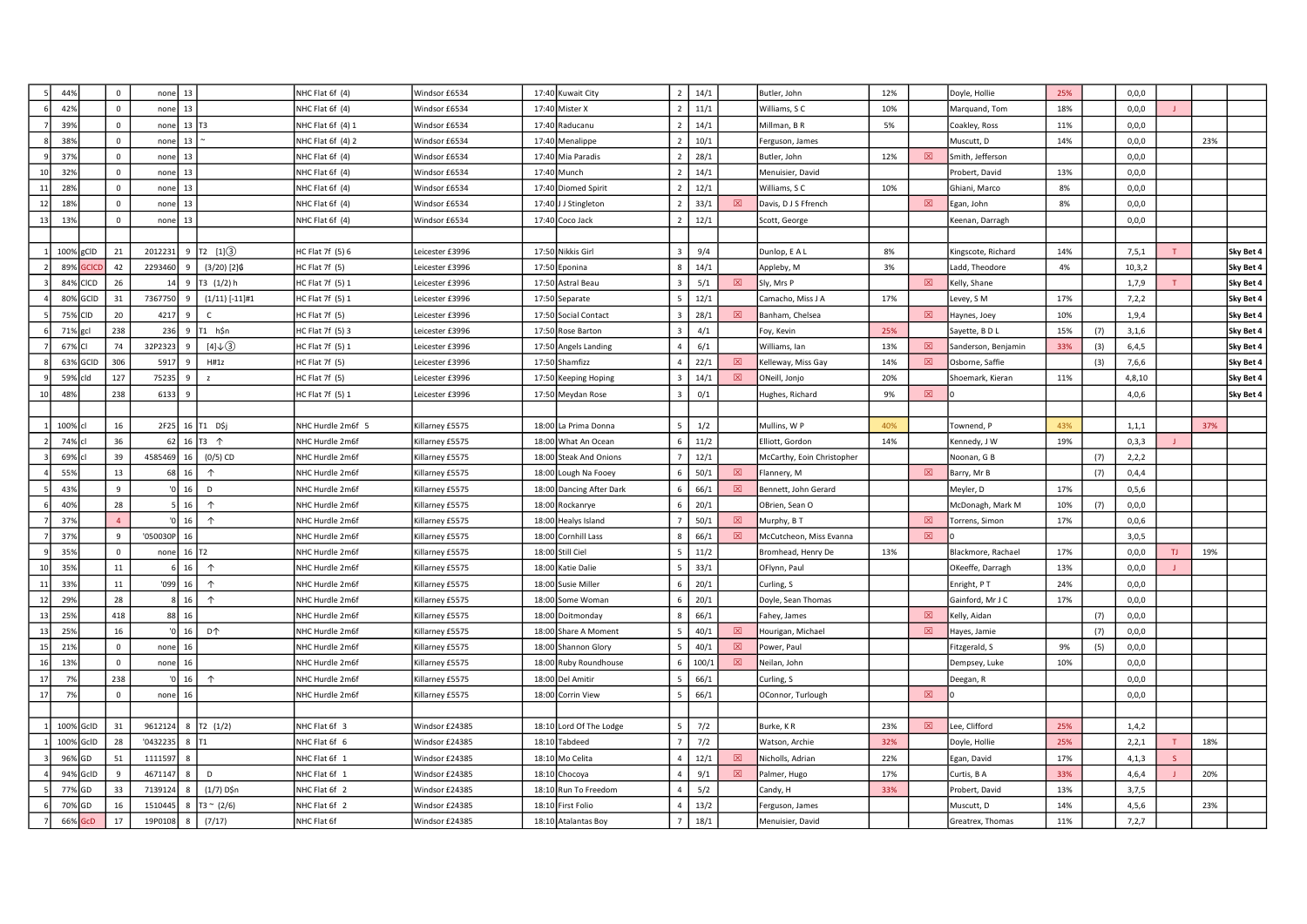|    | 55%       |                | $\mathbf{q}$ | '0510455 | 8                  | $~^{\sim}$ (2/21)                 | NHC Flat 6f           | Windsor £24385   | 18:10 Ropey Guest       | -5             | 22/1 |             | Margarson, G G         | 17% |             | Queally, TP         | 20% |     | 8,8,8    |     | 19% |           |
|----|-----------|----------------|--------------|----------|--------------------|-----------------------------------|-----------------------|------------------|-------------------------|----------------|------|-------------|------------------------|-----|-------------|---------------------|-----|-----|----------|-----|-----|-----------|
|    |           |                |              |          |                    |                                   |                       |                  |                         |                |      |             |                        |     |             |                     |     |     |          |     |     |           |
|    | 100% GcID |                | 20           | 1253301  |                    | 6 $\boxed{72}$ (11/51) \$6        | NHC Flat 1m4f (4) 4   | Leicester £5767  | 18:20 Contingency Fee   |                | 10/3 | 図           | McEntee, PS            |     |             | McEntee, Grace      | 19% | (3) | 2,1,3    |     |     |           |
|    | 62% CI    |                | 259          | 352311   |                    | 6 $\overline{11}$ #2 $\downarrow$ | NHC Flat 1m4f (4) 5   | Leicester £5767  | 18:20 Ming Dynasty      | 10             | 2/1  |             | Ellison, B             |     |             | Sexton, Ryan        | 17% | (7) | 1,0,1    |     |     |           |
|    | 48%       |                | 26           | 53445    | $6$ T <sub>3</sub> |                                   | NHC Flat 1m4f (4) 3   | Leicester £5767  | 18:20 Captain Square    |                | 4/1  |             | Balding, A M           | 10% | 図           | Hutchinson, Callum  | 36% | (5) | 5,0,5    |     |     |           |
|    | 42% G     |                | 51           | 4694560  | -6                 |                                   | NHC Flat 1m4f (4)     | Leicester £5767  | 18:20 The First King    |                | 20/1 |             | Llewellyn, B J         |     | 冈           | Williams, Jordan    |     | (7) | 3,2,2    |     |     |           |
|    | 36%       |                | 28           | 269054F  | 6 <sup>1</sup>     | $C \downarrow$                    | NHC Flat 1m4f (4) 1   | Leicester £5767  | 18:20 Quiana            |                | 14/1 |             | Moore, G L             | 6%  |             | Clutterbuck, Rhys   | 8%  | (3) | 3,0,5    |     |     |           |
|    | 35% cl    |                | 28           | 170853F  | 6                  | $\downarrow$                      | NHC Flat 1m4f (4)     | Leicester £5767  | 18:20 Jumping Cats      |                | 22/1 |             | Moore, G L             | 6%  | $\boxtimes$ | Gibson, Anna        |     | (7) | 6,0,3    |     |     |           |
|    |           |                |              |          |                    |                                   |                       |                  |                         |                |      |             |                        |     |             |                     |     |     |          |     |     |           |
|    | 100% GCID |                | 9            | 5031701  |                    | 14 T3 [10]                        | HC Hurdle 2m6f 1      | Killarney £11681 | 18:30 Metersandmasks    | 6              | 9/2  |             | Byrnes, C              | 11% |             | Enright, PT         | 24% |     | 13,3,3   |     |     | Sky Bet 5 |
|    | 85% GCId  |                | 30           | '0712113 |                    | 14 $ T2 (1/2) [9] D5(3)$          | HC Hurdle 2m6f 2      | Killarney £11681 | 18:30 Alohamora         |                | 7/2  |             | Nash, J A              |     |             | Foley, J B          | 13% | (5) | 12, 2, 1 |     |     | Sky Bet 5 |
|    | 79% gCIC  |                | 30           | 1732400  | 14                 | <b>D个</b>                         | HC Hurdle 2m6f        | Killarney £11681 | 18:30 Feigh             |                | 28/1 |             | Mullins, W P           | 40% |             | OKeeffe, Sean F     | 14% |     | 7, 5, 2  |     |     | Sky Bet 5 |
|    | 69% gCl   |                | 20           | '0P00809 | 14                 | (1/6) D个j                         | <b>HC Hurdle 2m6f</b> | Killarney £11681 | 18:30 Hybery            | 8              | 14/1 |             | Mullins, W P           | 40% |             | Townend, P          | 43% |     | 11,7,10  |     | 37% | Sky Bet 5 |
|    | 66%       | <b>CICo</b>    | 30           | 1062P50  | 14                 | D                                 | HC Hurdle 2m6f        | Killarney £11681 | 18:30 Edison Kent       | -6             | 20/1 |             | Harrington, Mrs John   | 9%  |             | Kennedy, J W        | 19% |     | 7,6,13   |     |     | Sky Bet 5 |
|    | 62% GCIc  |                | 205          | 21P14P0  |                    | (0/6) [-1]D¢                      | HC Hurdle 2m6f        | Killarney £11681 | 18:30 Macgiloney        |                | 16/1 |             | Hogan, Denis Gerard    |     |             | Mulcahy, Shane      |     | (7) | 3,9,6    |     |     | Sky Bet 5 |
|    | 56% CI    |                | 37           | 7514240  |                    | 14 T1 ! CD                        | IC Hurdle 2m6f 2      | Killarney £11681 | 18:30 Winter Fog        |                | 4/1  | $\boxtimes$ | Mullins, Emmet         | 25% | $\boxtimes$ | Clarke, Conor       |     | (7) | 1,1,6    |     |     | Sky Bet 5 |
|    | 56% gCl   |                | 18           | 'P87P4P7 |                    | $[-5]D$                           | <b>HC Hurdle 2m6f</b> | Killarney £11681 | 18:30 Morosini          |                | 12/1 |             | Harrington, Mrs John   | 9%  | $\boxtimes$ | Hart, C F           |     | (7) | 5,12,3   |     |     | Sky Bet 5 |
|    | 55% GCI   |                | 30           | 172U528  | 14                 | $(0/4)$ D                         | <b>HC Hurdle 2m6f</b> | Killarney £11681 | 18:30 Mr Saxobeat       |                | 16/1 | 図           | Gibney, Thomas         |     |             | OKeeffe, Darragh    | 13% |     | 14,3,11  |     |     | Sky Bet 5 |
| 10 | 54%       |                | 29           | 4064832  | 14                 | [15]D                             | HC Hurdle 2m6f        | Killarney £11681 | 18:30 Happy Jacky       |                | 11/1 | 図           | Hackett, Ray           |     |             | Cooper, Bryan J     |     |     | 4,11,6   |     |     | Sky Bet 5 |
| 11 | 51%       | GCIc           | 29           | '0162804 | 14                 | $(4/25)$ [13]D                    | HC Hurdle 2m6f        | Killarney £11681 | 18:30 Cusp Of Carabelli | 9              | 25/1 |             | OBrien, David M        |     |             | Flanagan, SW        |     |     | 7,13,3   |     |     | Sky Bet 5 |
| 12 | 499       |                | 28           | 840      | 14                 | $\uparrow$                        | HC Hurdle 2m6f        | Killarney £11681 | 18:30 Vadaly            |                | 9/1  |             | Mullins, W P           | 40% |             | Blackmore, Rachael  | 17% |     | 6,10,14  |     |     | Sky Bet 5 |
| 13 | 44%       | gCl            | 19           | 403P0UI  |                    | $(2/7)$ [-2]D                     | HC Hurdle 2m6f        | Killarney £11681 | 18:30 Aramax            |                | 25/1 |             | Elliott, Gordon        | 14% |             | Walsh, MP           | 6%  |     | 1,0,11   |     |     | Sky Bet 5 |
| 14 | 38%       |                | 18           | 2228600  | 14                 | $(2/5)$ [16]D                     | <b>IC Hurdle 2m6f</b> | Killarney £11681 | 18:30 Molly Wedger      | 8              | 33/1 | 図           | OBrien, Dermot P       |     |             | Hayes, Brian        | 11% |     | 7,8,9    |     |     | Sky Bet 5 |
|    |           |                |              |          |                    |                                   |                       |                  |                         |                |      |             |                        |     |             |                     |     |     |          |     |     |           |
|    |           | 100% GCICD 127 |              | 2131215  | 11                 | $(1/2)$ [5]                       | HC Flat 6f (3) 1      | Windsor £6480    | 18:40 Hello Me          | $\overline{4}$ | 9/1  |             | Parr, Joseph           | 13% |             | Mitchell, Jack      | 18% |     | 3,8,6    |     |     | Sky Bet 4 |
|    | 99%       | clCD           |              | 3593072  |                    | 11   T2 $(0/3)$ [-5]#1\$          | HC Flat 6f (3) 3      | Windsor £6480    | 18:40 Indian Creak      |                | 5/1  |             | Channon, MR            | 4%  |             | Sousa, Silvestre De | 8%  |     | 8, 5, 1  | S   |     | Sky Bet 4 |
|    | 92% CID   |                | 17           | 332217   |                    | 11   T3 ~ [2]                     | HC Flat 6f (3) 4      | Windsor £6480    | 18:40 Shobiz            |                | 9/2  | 図           | Hills, Charles         | 21% |             | Ghiani, Marco       | 8%  |     | 10,4,6   |     | 32% | Sky Bet 4 |
|    | 88%       | :D             | 21           | 3544423  |                    | $11$ $ T1$ [3]                    | HC Flat 6f (3) 5      | Windsor £6480    | 18:40 Inver Park        |                | 11/2 |             | Boughey, George        | 26% |             | Curtis, B A         | 33% |     | 8,9,6    | TJ  | 25% | Sky Bet 4 |
|    | 85%       |                | 215          | 1317788  | 11                 | $[-2]$                            | HC Flat 6f (3)        | Windsor £6480    | 18:40 A Sure Welcome    |                | 40/1 | 図           | Spearing, JL           |     |             | Bishop, Charles     |     |     | 6, 3, 2  | S   |     | Sky Bet 4 |
|    | 78% clD   |                | 29           | 1311124  | 11                 | $[7]$ #1ж                         | HC Flat 6f (3) 2      | Windsor £6480    | 18:40 Global Prospector | 6              | 15/2 | 図           | Dwyer, CA              |     | $\boxtimes$ | Hansen, Thore       |     |     | 2,1,6    |     |     | Sky Bet 4 |
|    | 76% CID   |                | 79           | 2172222  | 11                 | $[7]$ #1 $(3)$                    | HC Flat 6f (3)        | Windsor £6480    | 18:40 Marks Bear        |                | 7/1  |             | Moore, G L             | 6%  |             | Queally, TP         | 20% |     | 5,7,10   |     |     | Sky Bet 4 |
|    | 72% GCID  |                | 240          | '0330340 | 11                 | $(0/2)$ [3]#1                     | HC Flat 6f (3)        | Windsor £6480    | 18:40 Total Commitment  |                | 18/1 | 図           | Hodgson, Simon         |     | 図           | Carver, William     | 20% | (3) | 1, 2, 3  |     |     | Sky Bet 4 |
|    | 72% gcID  |                | 45           | 5217526  |                    | (0/2)[5]                          | HC Flat 6f (3)        | Windsor £6480    | 18:40 Media Guest       |                | 18/1 |             | Margarson, G G         | 17% |             | Morris, Luke        | 12% |     | 10,6,3   |     | 27% | Sky Bet 4 |
|    | 65%       |                | 17           | 3211186  |                    | $(3/5)$ [3]                       | HC Flat 6f (3)        | Windsor £6480    | 18:40 Chipstead         |                | 10/1 |             | Teal, R A              |     |             | Whelan, Trevor      |     |     | 7,10,3   |     | 19% | Sky Bet 4 |
| 11 | 63%       | iCd            | 22           | 8140025  | 11                 | $(0/2)$ [5]                       | HC Flat 6f (3)        | Windsor £6480    | 18:40 The Princes Poet  |                | 14/1 |             | Houghton, Eve Johnson  |     | $\boxtimes$ | Dobie, Georgia      | 11% | (3) | 12,11,11 |     |     | Sky Bet 4 |
| 12 | 48%       |                | 27           | 8441494  | 11                 | $[5]$                             | HC Flat 6f (3)        | Windsor £6480    | 18:40 Nelson Gay        | $\overline{a}$ | 0/1  |             | Hughes, Richard        | 9%  | $\boxtimes$ |                     |     |     | 4,0,0    |     |     | Sky Bet 4 |
|    |           |                |              |          |                    |                                   |                       |                  |                         |                |      |             |                        |     |             |                     |     |     |          |     |     |           |
|    | 100% GD   |                | 14           | 690341   |                    | 8 T2 (1/5) [4]\$                  | HC Flat 1m2f (5) 5    | Leicester £3996  | 18:50 Aryaah            |                | 4/1  |             | Boughey, George        | 26% | $\boxtimes$ | Beech, Aled J       | 20% | (5) | 6, 1, 3  |     |     |           |
|    | 97%       | <b>IGCID</b>   | 16           | 7672     |                    | 8   T1 ~ $(1/2)$ [3]              | HC Flat 1m2f (5) 9*   | Leicester £3996  | 18:50 Al Azhar          |                | 2/1  | 図           | Tregoning, M P         |     |             | Crowley, Jim        | 33% |     | 4,2,1    |     | 29% |           |
|    | 67%       |                | 18           | '0167787 | 8                  | C <sup>1</sup>                    | HC Flat 1m2f (5)      | Leicester £3996  | 18:50 Island Bandit     |                | 14/1 |             | Main, Mrs H S          | 23% |             | Kingscote, Richard  | 14% |     | 1,2,2    |     |     |           |
|    | 67% CID   |                | 48           | 3716     | 8                  | I <sub>T3</sub>                   | HC Flat 1m2f (5)      | Leicester £3996  | 18:50 Homeric           |                | 4/1  |             | Gosden, John and Thady |     |             | Sayette, B D L      | 15% | (7) | 1,0,5    |     |     |           |
|    | 53% gcl   |                | 9            | 7322093  | 8                  | (0/2)                             | HC Flat 1m2f (5)      | Leicester £3996  | 18:50 Night Arc         |                | 8/1  |             | Hannon (Jnr), Richard  | 11% |             | Levey, S M          | 17% |     | 1,4,4    |     |     |           |
|    | 41%       |                | 20           | 508      | 8                  | h ↑                               | HC Flat 1m2f (5)      | Leicester £3996  | 18:50 My Boy Jack       |                | 20/1 |             | Clover, Tom            | 13% |             | Callan, N           | 11% |     | 5,5,7    |     |     |           |
|    | 40%       |                | 27           | 708      | 8                  | h个                                | HC Flat 1m2f (5)      | Leicester £3996  | 18:50 Wolf Of Oxshott   |                | 12/1 |             | Parr, Joseph           | 13% |             | Clutterbuck, Rhys   | 8%  | (3) | 7,6,5    |     |     |           |
|    | 40%       |                | 65           | '088     | $\mathbf{8}$       | 1 (0/3) h个                        | HC Flat 1m2f (5)      | Leicester £3996  | 18:50 Secret Service    |                | 12/1 |             | Cox, C G               | 17% | 図           | Fahy, J P           |     |     | 8,0,8    |     | 20% |           |
|    |           |                |              |          |                    |                                   |                       |                  |                         |                |      |             |                        |     |             |                     |     |     |          |     |     |           |
|    |           | 100% GCICD     | 39           |          |                    | 1112114 11   Т3 (4/6) #2ж         | NHC Chase 2m4f        | Killarney £15133 | 19:00 Gin On Lime       | 6              | 8/1  |             | Bromhead, Henry De     | 13% |             | Blackmore, Rachael  | 17% |     | 6, 3, 3  | TJ. | 19% | Sky Bet 4 |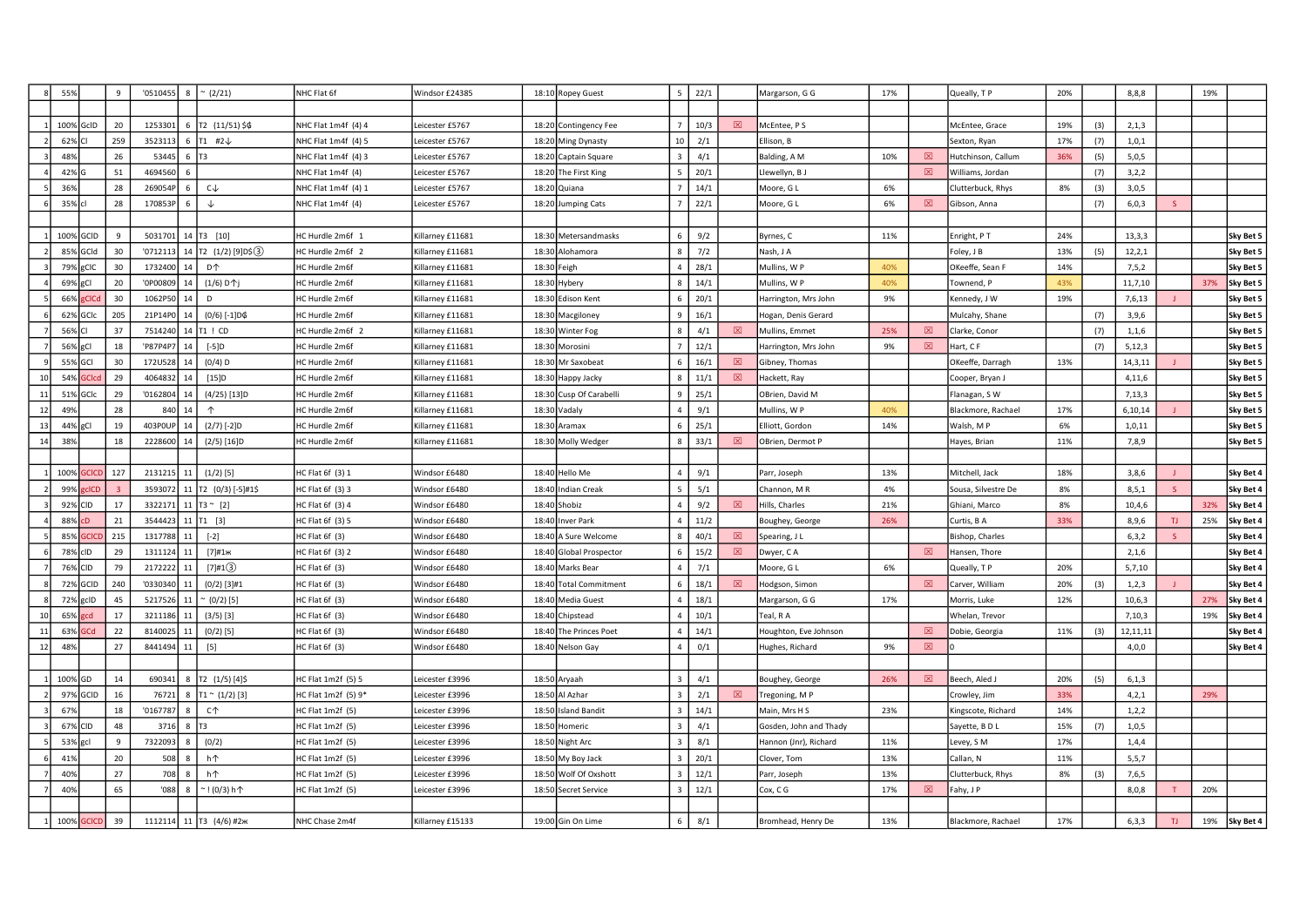|    |           | 88% GCID     | 29           | 'PP34151 11 T2 (2/10) j |                     |                               | NHC Chase 2m4f 1     | Killarney £15133 | 19:00 Melon              | 10 <sup>1</sup> | 7/4   |      | Mullins, W P           | 40% |             | Townend, P         | 43% |     | 1,2,2    |     | 37% | Sky Bet 4 |
|----|-----------|--------------|--------------|-------------------------|---------------------|-------------------------------|----------------------|------------------|--------------------------|-----------------|-------|------|------------------------|-----|-------------|--------------------|-----|-----|----------|-----|-----|-----------|
|    | 79%       | <b>GCICD</b> | 28           | 5P21F31                 |                     | 11   T1 $(2/7)$ #1\$n         | NHC Chase 2m4f 4     | Killarney £15133 | 19:00 Easy Game          |                 | 11/4  |      | Mullins, W P           | 40% |             | Hayes, Brian       | 11% |     | 2,1,1    |     |     | Sky Bet 4 |
|    | 65%       | GelCD        | 18           | '008UP2P                | 11                  | $(2/5)$ #1 $\&$               | NHC Chase 2m4f       | Killarney £15133 | 19:00 Doctor Duffy       | Q               | 16/1  |      | Byrnes, C              | 11% |             | Enright, PT        | 24% |     | 7,10,4   |     |     | Sky Bet 4 |
|    | 59%       |              | 28           | 4214U6                  |                     | $(0/2)$ #1                    | NHC Chase 2m4f       | Killarney £15133 | 19:00 Cilaos Emery       | 10 <sup>1</sup> | 16/1  |      | Mullins, W P           | 40% |             | OKeeffe, Sean F    | 14% |     | 4,7,8    |     |     | Sky Bet 4 |
|    | 55%       | <b>CD</b>    | 16           | 446F14                  |                     | $(3/8)$ #1                    | NHC Chase 2m4f       | Gillarney £15133 | 19:00 West Cork Wildway  |                 | 25/1  |      | OFlynn, Paul           |     |             | OKeeffe, Darragh   | 13% |     | 9,8,9    |     |     | Sky Bet 4 |
|    | 54% D     |              | 16           | 5541U07                 | 11                  | $(2/7)$ #2                    | NHC Chase 2m4f       | Killarney £15133 | 19:00 Politesse          |                 | 25/1  | श्चि | Fowler, Mrs Lorna      | 20% | 図           | Orr, Conor         | 18% |     | 0,9,4    |     |     | Sky Bet 4 |
|    | 53% gCICI |              | 37           | 6028030                 | 11                  | $(5/14)$ $\downarrow$         | NHC Chase 2m4f       | Killarney £15133 | 19:00 Samcro             | 10 <sup>1</sup> | 14/1  |      | Elliott, Gordon        | 14% |             | Kennedy, J W       | 19% |     | 5,5,11   |     |     | Sky Bet 4 |
|    | 48% GCI   |              | 18           | 11326P4                 | 11                  | (0/2) #1个                     | NHC Chase 2m4f       | Killarney £15133 | 19:00 Exit Poll          |                 | 25/1  |      | Harrington, Mrs John   | 9%  |             | Foley, J B         | 13% |     | 7,6,10   |     |     | Sky Bet 4 |
|    | 35% gD    |              | 18           | 425431F                 |                     | (3/11)                        | NHC Chase 2m4f       | Killarney £15133 | 19:00 Minx Tiara         |                 | 33/1  |      | OBrien, David M        |     |             | Flanagan, SW       |     |     | 10,11,4  |     |     | Sky Bet 4 |
| 11 | 34% CI    |              | 38           | 5P3U21                  |                     |                               | NHC Chase 2m4f       | Killarney £15133 | 19:00 Sizing Pottsie     |                 | 11/1  |      | Harrington, Mrs John   | 9%  |             | Walsh, MP          | 6%  |     | 3,4,4    |     |     | Sky Bet 4 |
|    |           |              |              |                         |                     |                               |                      |                  |                          |                 |       |      |                        |     |             |                    |     |     |          |     |     |           |
|    | 100%      |              | 42           | 272437                  | -6                  | $(2/6)$ [3] $$$               | IC Flat 1m (3) 4     | Windsor £6480    | 19:10 Love Dreams        |                 | 7/2   | 図    | Blake, Michael         |     |             | Ghiani, Marco      | 8%  |     | 5,2,2    |     |     |           |
|    | 93% clD   |              | 19           | 3112157                 |                     | 6 $[T2 [4]$                   | HC Flat 1m (3) 2     | Nindsor £6480    | 19:10 Tahitian Prince    | -5              | 7/2   |      | Hannon (Jnr), Richard  | 11% |             | Dobbs, Pat         | 25% |     | 2,3,1    |     |     |           |
|    | 80% CID   |              | 23           | 2181704                 |                     | $[6]$ #1\$                    | HC Flat 1m (3) 4     | Windsor £6480    | 19:10 Farasi Lane        | $\overline{4}$  | 5/1   | 図    | Ward, Tom              |     |             | Probert, David     | 13% |     | 1,1,5    | T   |     |           |
|    | 78%       |              | 28           | 3115                    |                     | 6   T3 ~ $(2/2)$ #1           | HC Flat 1m (3) 1     | Windsor £6480    | 19:10 Raajil             | $\Lambda$       | 4/1   |      | Clover, Tom            | 13% |             | Mitchell, Jack     | 18% |     | 3,0,6    |     | 23% |           |
|    | 69% GD    |              | 206          | 26100                   | -6                  | T1 [-9]                       | HC Flat 1m (3) 1     | Nindsor £6480    | 19:10 Colour Image       |                 | 13/2  |      | Suroor, Saeed Bin      | 33% | $\boxtimes$ | Gordon, Josephine  | 17% |     | 4, 5, 4  |     |     |           |
|    | 62%       |              | 30           | 46216                   |                     | $[-4]C$                       | IC Flat 1m (3) 2     | Nindsor £6480    | 19:10 Danville           |                 | 11/2  |      | Houghton, Eve Johnson  |     |             | Doyle, Hollie      | 25% |     | 5,4,2    |     |     |           |
|    |           |              |              |                         |                     |                               |                      |                  |                          |                 |       |      |                        |     |             |                    |     |     |          |     |     |           |
|    | 100% cld  |              | 158          | 24524                   | 9                   | Ж                             | NHC Flat 7f (4) 4    | eicester £6480   | 19:20 Dukedom            |                 | 5/1   |      | Gosden, John and Thady |     |             | Sayette, BDL       | 15% | (7) | 1, 1, 2  |     |     |           |
|    | 68% c     |              | 248          |                         |                     | $9$ T1 S                      | NHC Flat 7f (4) 4    | eicester £6480   | 19:20 Maggie And Me      | $\overline{3}$  | 10/3  |      | Charlton, Roger/Harry  | 22% |             | Shoemark, Kieran   | 11% |     | 0,3,1    |     |     |           |
|    | 64%       |              | 367          |                         |                     | 9 T3 $ZAK$                    | NHC Flat 7f (4) 1    | eicester £6480   | 19:20 Aqwaam             |                 | 11/1  |      | Williams, Ian          | 13% |             | Crowley, Jim       | 33% |     | 0, 2, 3  |     |     |           |
|    | 46%       |              | 40           |                         | $9$ T <sub>2</sub>  |                               | NHC Flat 7f (4) 1    | eicester £6480   | 19:20 Doux Esprit        |                 | 7/1   |      | Varian, Roger          | 7%  | 図           | Atzeni, Andrea     | 17% |     | 0,0,5    |     | 18% |           |
|    | 45%       |              | 152          |                         | 9                   |                               | NHC Flat 7f (4)      | eicester £6480   | 19:20 Kanakam            |                 | 14/1  | 図    | Meade, M               | 10% |             | evey, S M          | 17% |     | 0,0,4    |     |     |           |
|    | 41%       |              | $\mathbf 0$  | none                    | 9                   |                               | NHC Flat 7f (4) 3    | eicester £6480   | 19:20 Footsy             |                 | 10/1  |      | Haggas, WJ             | 38% | 図           | Fallon, Cieren     | 25% |     | 0,0,0    |     | 22% |           |
|    | 39%       |              | 22           | 904                     | 9                   |                               | NHC Flat 7f(4)       | eicester £6480   | 19:20 Doves Delight      |                 | 150/1 | ⊠    | Mullineaux, M          | 13% |             | Tart, Robert       |     |     | 0,0,7    |     |     |           |
|    | 36%       |              | 132          |                         | $\overline{9}$      |                               | NHC Flat 7f (4)      | eicester £6480   | 19:20 Giovanni Baglione  |                 | 40/1  |      | Parr, Joseph           | 13% |             | Kingscote, Richard | 14% |     | 0,0,6    |     |     |           |
|    | 30%       |              | $\mathbf{0}$ | none                    | $\overline{9}$      |                               | NHC Flat 7f (4)      | eicester £6480   | 19:20 Shining Blue       | $\Delta$        | 11/8  |      | Suroor, Saeed Bin      | 33% |             | Tudhope, Daniel    | 20% |     | 0,0,0    |     |     |           |
|    |           |              |              |                         |                     |                               |                      |                  |                          |                 |       |      |                        |     |             |                    |     |     |          |     |     |           |
|    | 100%      |              | 16           | '0910283                |                     | 15 T2 (1/6) [-4]              | IC Chase 3m2f 1      | Gillarney £26549 | 19:30 Shady Operator     |                 | 7/1   |      | Bolger, E              | 25% |             | Walsh, MP          | 6%  |     | 4,11,2   |     |     | Sky Bet 5 |
|    | 88% GCI   |              | 16           | 41P7212                 |                     | 15   T3 ~ $(2/6)$ [7] D $(3)$ | HC Chase 3m2f        | Gillarney £26549 | 19:30 Recite A Prayer    |                 | 11/2  |      | Mullins, W P           | 40% |             | Mullins, D E       | 13% |     | 4, 3, 13 |     | 20% | Sky Bet 5 |
|    | 87% GCI   |              | 36           | 424871                  | 15                  | $(1/13)$ [9] $\uparrow$       | HC Chase 3m2f        | Killarney £26549 | 19:30 Presenting Point   |                 | 12/1  | ⊠    | OGrady, Eoghan         |     |             | Enright, PT        | 24% |     | 14, 2, 2 |     |     | Sky Bet 5 |
|    | 83% gCIC  |              | 16           | 2611475                 | 15                  | $(2/3)$ [11]CD                | <b>IC Chase 3m2f</b> | Killarney £26549 | 19:30 Wa Wa              |                 | 20/1  | 図    | McLoughlin, D A        |     |             | Cooper, Bryan J    |     |     | 8,9,8    |     |     | Sky Bet 5 |
|    | 79% GCIc  |              | 16           | 7007403                 |                     | 15 T1 (0/5) [8]               | HC Chase 3m2f        | Killarney £26549 | 19:30 Waitnsee           | $\mathbf{R}$    | 11/1  | 図    | Ryan, John Patrick     | 24% |             | Meyler, D          | 17% |     | 3,14,9   |     |     | Sky Bet 5 |
|    | 77% gCl   |              | 11           | 443323                  |                     | (1/5)                         | HC Chase 3m2f 2      | Killarney £26549 | 19:30 Darrens Hope       |                 | 11/1  | 図    | Murphy, Robert         |     |             | OKeeffe, Darragh   | 13% |     | 7,1,1    |     |     | Sky Bet 5 |
|    | 73% GCI   |              | 23           | 713/3P6                 |                     | D¢                            | <b>IC Chase 3m2f</b> | Gillarney £26549 | 19:30 Streets Of Doyen   |                 | 12/1  |      | McConnell, John C      | 16% |             | Hayes, Brian       | 11% |     | 1,8,10   |     |     | Sky Bet 5 |
|    | 72% GCI   |              | 30           | 749471                  | 15                  | $[7]$ \$                      | IC Chase 3m2f 1      | Killarney £26549 | 19:30 Fox Watch          |                 | 15/2  |      | Mullins, Anthony       |     | 図           | OHanlon, PJ        | 20% | (5) | 14,7,13  |     |     | Sky Bet 5 |
|    | 70% CI    |              | 16           | 4743034                 | 15                  |                               | IC Chase 3m2f 1      | Killarney £26549 | 19:30 Glenloe            | 11              | 10/1  |      | Elliott, Gordon        | 14% |             | Kennedy, J W       | 19% |     | 9,5,4    |     |     | Sky Bet 5 |
| 10 | 61% GCI   |              | 19           | 4556126                 |                     | (0/6) [4] D个                  | HC Chase 3m2f        | Killarney £26549 | 19:30 Revelyn Pleasure   | 10 <sup>1</sup> | 16/1  |      | OBrien, Sean O         |     |             | McDonagh, Mark M   | 10% | (7) | 9,5,10   |     |     | Sky Bet 5 |
| 11 | 57% gCl   |              | 16           | 8P1278F                 | 15                  | [8]                           | HC Chase 3m2f        | Killarney £26549 | 19:30 Champagne Platinum |                 | 9/1   |      | Bolger, E              | 25% |             | Fitzgerald, S      | 9%  | (5) | 1,10,4   |     |     | Sky Bet 5 |
| 12 | 52% CI    |              | 14           | 70268P                  |                     |                               | <b>IC Chase 3m2f</b> | Killarney £26549 | 19:30 Ragnar Lodbrok     |                 | 20/1  |      | Elliott, Gordon        | 14% |             | Gainford, Mr J C   | 17% |     | 12,13,4  |     |     | Sky Bet 5 |
| 13 | 49% CI    |              | 169          | 435674                  |                     | $[-4]D$                       | IC Chase 3m2f        | Gillarney £26549 | 19:30 Forza Milan        | 10              | 16/1  |      | Nash, J A              |     |             | Foley, J B         | 13% | (5) | 6,4,13   |     |     | Sky Bet 5 |
|    | 44% gCl   |              | 28           | 6380U5F                 | 15                  |                               | IC Chase 3m2f        | Killarney £26549 | 19:30 Torygraph          |                 | 25/1  |      | Elliott, Gordon        | 14% |             | Dempsey, Luke      | 10% |     | 11,11,4  |     |     | Sky Bet 5 |
| 15 | 39% CI    |              | 120          | 315PF87                 | 15 <sup>1</sup>     | $[4]$                         | HC Chase 3m2f        | Killarney £26549 | 19:30 Glorious Galway    | 10 <sup>1</sup> | 33/1  | 冈    | McNamara, D            |     |             | OKeeffe, Sean F    | 14% |     | 13,0,12  |     |     | Sky Bet 5 |
|    |           |              |              |                         |                     |                               |                      |                  |                          |                 |       |      |                        |     |             |                    |     |     |          |     |     |           |
|    | 100%      |              | 33           |                         |                     | 13 T1 #1\$tr                  | NHC Flat 1m (5) 12   | Windsor £3942    | 19:40 Enshrine           | $\mathbf{R}$    | 4/9   |      | Haggas, W J            | 38% |             | Marquand, Tom      | 18% |     | 0, 1, 1  |     | 25% |           |
|    | 82%       |              | 27           | 64                      |                     | 13 $T2$ #1 $\cancel{1}$       | NHC Flat 1m (5)      | Nindsor £3942    | 19:40 Elenas Gift        |                 | 7/1   |      | Beckett, R M           | 7%  | 図           | Crouch, Hector     | 19% |     | 0,8,3    | TJ. |     |           |
|    | 62%       |              | 20           |                         | $13$ T <sub>3</sub> |                               | NHC Flat 1m (5)      | Windsor £3942    | 19:40 Dramatic Art       |                 | 12/1  |      | Crisford, Simon        | 9%  |             | Coakley, Ross      | 11% |     | 0,6,9    |     | 24% |           |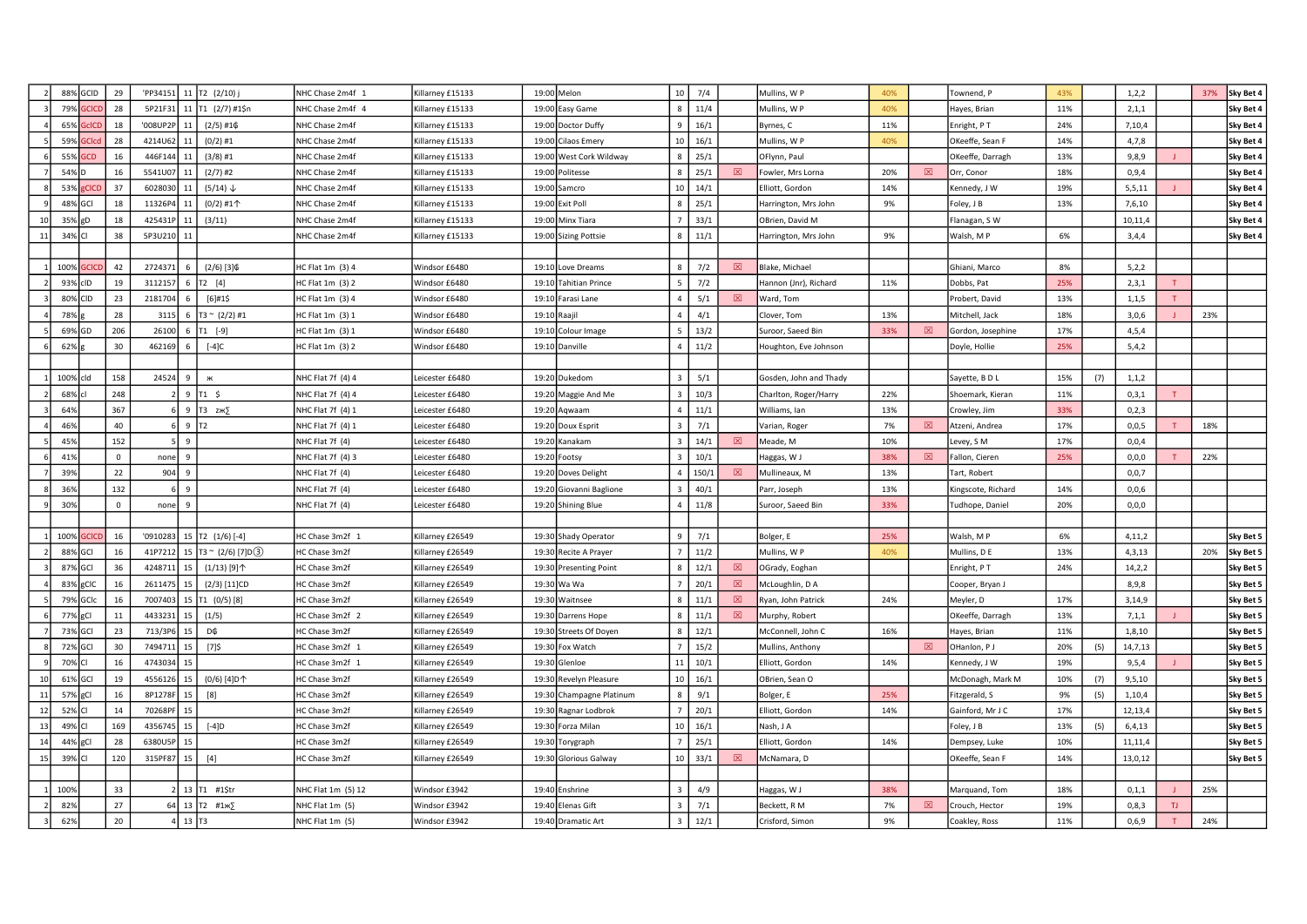|    | 61%         | 29             | $6 \mid 13 \mid$                       | #1                    | NHC Flat 1m (5)      | Windsor £3942   | 19:40 Dark Island Star   | $\overline{3}$  | 22/1           |             | Main, Mrs H S              | 23% |             | Sousa, Silvestre De | 8%  |     | 0,4,6     |            |     |           |
|----|-------------|----------------|----------------------------------------|-----------------------|----------------------|-----------------|--------------------------|-----------------|----------------|-------------|----------------------------|-----|-------------|---------------------|-----|-----|-----------|------------|-----|-----------|
|    | 61%         | 208            | $85$   13                              | #1                    | NHC Flat 1m (5)      | Windsor £3942   | 19:40 Youre On Mute      |                 | 50/1           | 図           | Wall, CF                   | 9%  |             | Mitchell, Jack      | 18% |     | 0,2,8     |            | 23% |           |
|    | 60%         | 10             | 77 13                                  |                       | NHC Flat 1m (5)      | Windsor £3942   | 19:40 Sweet Fantasy      |                 | 8/1            |             | Beckett, R M               | 7%  | 図           | Hornby, Rob         |     |     | 0,3,2     |            |     |           |
|    | 58%         | 10             | $59$ 13                                |                       | NHC Flat 1m (5)      | Windsor £3942   | 19:40 Special Times      |                 | 33/1           |             | Cox, C G                   | 17% | 図           | Keniry, L P         | 10% |     | 0, 5, 5   |            |     |           |
|    | 559         | 16             | $9 \mid 13 \mid$                       | #1                    | NHC Flat 1m (5)      | Windsor £3942   | 19:40 White Umbrella     |                 | 25/1           |             | Charlton, Roger/Harry      | 22% |             | Doyle, Hollie       | 25% |     | 0, 9, 12  |            | 19% |           |
|    | 51%         | 26             | $\sqrt{0}$ 13                          |                       | NHC Flat 1m (5)      | Windsor £3942   | 19:40 Nivelles Magic     |                 | 66/1           |             | Candy, H                   | 33% | 図           | ONeill, Dane        | 33% |     | 0, 10, 13 |            |     |           |
|    | 47%         | 229            | $4$ 13                                 | #1                    | NHC Flat 1m (5)      | Windsor £3942   | 19:40 Danza Della Luna   |                 | 12/1           | 図           | Muir, W R & Grassick, C    |     |             | Greatrex, Thomas    | 11% |     | 0,7,4     |            |     |           |
| 11 | 41%         | 208            | $7$   13                               |                       | NHC Flat 1m (5)      | Windsor £3942   | 19:40 Showlan Spirit     |                 | 50/1           |             | Baker, George              | 8%  | 図           | Cosgrave, Pat       | 25% |     | 0,0,7     |            |     |           |
| 12 | 38%         | 194            | $\begin{bmatrix} 0 & 13 \end{bmatrix}$ | tz                    | NHC Flat 1m (5) 1    | Windsor £3942   | 19:40 D Day Odette       |                 | 66/1           |             | Foy, Kevin                 | 25% |             | Muscutt, D          | 14% |     | 0, 0, 10  |            |     |           |
| 13 | 149         | 194            | $'00$ 13                               | $\overline{z}$        | NHC Flat 1m (5)      | Windsor £3942   | 19:40 Camrie Loch        |                 | 100/1          | 図           | Kirk, S                    |     |             | Bishop, Charles     |     |     | 0,0,11    |            |     |           |
|    |             |                |                                        |                       |                      |                 |                          |                 |                |             |                            |     |             |                     |     |     |           |            |     |           |
|    | 100% GCICD  | 217            | 1236528<br>11                          | $(5/13)$ [7]          | HC Flat 6f (4)       | Leicester £5076 | 19:50 Under Curfew       |                 | 20/1           |             | Carroll, A W               | 14% | 図           | Phillips, Mollie    | 16% | (5) | 3,2,8     |            |     | Sky Bet 4 |
|    | 82% GCICD   | 16             | 1125080<br>11                          | $(1/9)$ [4]#1         | HC Flat 6f (4)       | Leicester £5076 | 19:50 Dark Shot          |                 | 35/1           |             | Dixon, Scott               | 7%  | 冈           | Fisher, Jonathan    |     | (5) | 5,8,6     |            |     | Sky Bet 4 |
|    | 76% gclD    | 13             | 634321                                 | 11 $[T1 [4]$ \$       | HC Flat 6f (4) 7     | Leicester £5076 | 19:50 Pure Dreamer       |                 | 3/1            |             | Hannon (Jnr), Richard      | 11% |             | Levey, S M          | 17% |     | 5,0,1     |            |     | Sky Bet 4 |
|    | 75% GCID    | 14             | 8486785 11   T3 [-1]                   |                       | HC Flat 6f (4)       | Leicester £5076 | 19:50 Treacherous        |                 | 11/1           |             | De Giles, Ed               |     |             | Ryan, Rossa         | 17% |     | 1,7,2     |            |     | Sky Bet 4 |
|    | 75% CD      | 42             | 6914155<br>11                          | $[5]$                 | HC Flat 6f (4) 1     | Leicester £5076 | 19:50 Coco Bear          |                 | 13/2           | ⊠           | Chamings, PR               | 11% | ⊠           | Currie, Nicola      | 3%  |     | 10, 2, 8  |            |     | Sky Bet 4 |
|    | 72% GCI     | 17             | 9857043                                | $[-12]B$              | HC Flat 6f (4) 1     | Leicester £5076 | 19:50 Society Lion       |                 | 9/1            |             | Dunlop, E A L              | 8%  |             | Kingscote, Richard  | 14% |     | 3,9,6     |            |     | Sky Bet 4 |
|    | 71% gCID    | 22             | 4759552<br>11                          | $[-2]$                | HC Flat 6f (4) 4     | Leicester £5076 | 19:50 Dream Composer     |                 | 5/1            | 図           | Evans, HJ                  |     |             | Clutterbuck, Rhys   | 8%  | (3) | 2,6,2     |            |     | Sky Bet 4 |
|    | 71% GCID    | 84             | 6584343<br>11                          |                       | HC Flat 6f (4)       | Leicester £5076 | 19:50 Triggered          |                 | 25/1           | 図           | Loughnane, Daniel Mark     | 7%  | 図           | Cherchi, Stefano    | 11% | (3) | 9,5,5     |            |     | Sky Bet 4 |
|    | 64% gD      | 131            | 'P051123 11 T2 [9]                     |                       | HC Flat 6f (4)       | Leicester £5076 | 19:50 Lord P             |                 | 7/1            |             | OBrien, Fergal             | 20% |             | Shoemark, Kieran    | 11% |     | 5,4,11    |            |     | Sky Bet 4 |
|    | $62\%$ gCID | 22             | 3333983<br>11                          | $[-2]$                | HC Flat 6f (4) 1     | Leicester £5076 | 19:50 Prince Of Abington |                 | 11/2           | 冈           | Chapple-Hyam, Jane         |     |             | Tart, Robert        |     |     | 5,1,4     |            |     | Sky Bet 4 |
| 11 | 49%         | 18             | 6204294<br>11                          |                       | $HC$ Flat 6f $(4)$   | Leicester £5076 | 19:50 Lightening Shore   |                 | 25/1           | $\boxtimes$ | Fellowes, Charlie          | 12% |             | Shepherd, Callum    | 13% |     | 11,0,8    |            |     | Sky Bet 4 |
|    |             |                |                                        |                       |                      |                 |                          |                 |                |             |                            |     |             |                     |     |     |           |            |     |           |
|    | 100% CI     | 16             | 23P4668                                | 10 T3 (1/5) D\$       | NHC Chase 2m7f 4     | Killarney £5575 | 20:00 Stand Up And Fight | 10 <sup>1</sup> | 5/2            |             | Bolger, E                  | 25% | 図           | OConnor, Miss A B   | 33% | (5) | 2,2,1     |            |     |           |
|    | 96% GCID    | 408            | 141160F<br>10 <sup>1</sup>             | D                     | NHC Chase 2m7f       | Killarney £5575 | 20:00 Sizing Rome        | 10 <sup>1</sup> | 7/1            |             | Dreaper, J T R             |     |             | Bannon, Mr P C      | 6%  | (7) | 1,0,4     |            |     |           |
|    | 74% GCIc    | 219            | 413PPP5<br>10 <sup>1</sup>             | D                     | NHC Chase 2m7f       | Killarney £5575 | 20:00 Na Trachtalai Abu  |                 | $12 \mid 15/2$ |             | Motherway, J               |     |             | Barron, Mr R W      |     | (7) | 0,3,5     | S.         |     |           |
|    | 68% GCI     | 30             | 10 <sup>1</sup><br>6059026             | Dz                    | NHC Chase 2m7f 1     | Killarney £5575 | 20:00 Snugsborough Benny |                 | $12 \mid 17/2$ | 冈           | Broderick, J P             |     | 冈           | ONeill, Mr P J      |     | (7) | 0, 1, 2   |            |     |           |
|    | 68% Gd      | 406            | 'P1325U7<br>10 <sup>1</sup>            | $(0/2)$ B             | NHC Chase 2m7f       | Killarney £5575 | 20:00 Some Are Lucky     | 11              | 16/1           |             | Curling, S                 |     | 図           | Spain, Mr G A       |     | (7) | 0,4,7     |            |     |           |
|    | 45%         | 28             | 10                                     |                       | NHC Chase 2m7f       | Killarney £5575 | 20:00 Ta Se Rua          |                 | 33/1           | 冈           | Healy, PJ                  |     | 図           | Mulcahy, Mr D A     |     | (7) | 0, 5, 8   |            |     |           |
|    | 45%         | 20             | $F$ 10                                 | D                     | NHC Chase 2m7f       | Killarney £5575 | 20:00 Koyote             |                 | 22/1           | 図           | Leonard, Terence           |     |             | OSullivan, Mr M J M | 6%  | (7) | 0,0,0     |            |     |           |
|    | 43% G       | 380            | 51P387P 10 T1 Dz                       |                       | NHC Chase 2m7f       | Killarney £5575 | 20:00 Diese Des Bieffes  |                 | 4/1            |             | Doyle, Sean Thomas         |     | $\boxtimes$ | Scallan, Mr J L     |     | (7) | 0, 0, 2   |            |     |           |
|    | 41% cl      | 11             | 9574502 10                             |                       | NHC Chase 2m7f       | Killarney £5575 | 20:00 Nice To Meet       |                 | 9/1            | 図           | OConnor, Michael J         |     |             | OConnor, Mr M J     |     |     | 0,0,6     |            |     |           |
|    | 31%         | 393            | 559 10 T2 tz                           |                       | NHC Chase 2m7f       | Killarney £5575 | 20:00 The Creadan Rogue  |                 | 9/1            |             | Elliott, Gordon            | 14% |             | ONeill, Mr B        |     |     | 0, 0, 0   |            |     |           |
|    |             |                |                                        |                       |                      |                 |                          |                 |                |             |                            |     |             |                     |     |     |           |            |     |           |
|    | 100%        | 20             | 5731453<br>8                           | $(0/2)$ [3] $*$       | HC Flat 1m3.5f (5) 2 | Windsor £3510   | 20:10 Alphonse Le Grande |                 | 9/1            |             | Dunlop, E A L              | 8%  |             | Doyle, Hollie       | 25% |     | 2,1,5     |            |     |           |
|    | 84%         |                | '0063<br>8                             | $\mathsf{C}$          | HC Flat 1m3.5f (5)   | Windsor £3510   | 20:10 Via Serica         |                 | 13/2           | 図           | Meehan, BJ                 |     |             | Marquand, Tom       | 18% |     | 7,4,2     | <b>TJS</b> |     |           |
|    | 80%         | 20             | 7882495                                |                       | HC Flat 1m3.5f (5)   | Windsor £3510   | 20:10 Buxted Reel        |                 | 18/1           |             | Williams, Ian              | 13% |             | Curtis, B A         | 33% |     | 5,3,4     |            |     |           |
|    | 68% gcl     | 20             | 5502                                   | 8 T1 (0/3) \$         | HC Flat 1m3.5f (5) 7 | Windsor £3510   | 20:10 Rushford           |                 | 5/2            | 冈           | Prescott, Sir Mark         | 7%  |             | Morris, Luke        | 12% |     | 3,1,5     |            |     |           |
|    | 66% cl      | 10             | 54303                                  | $8$ $\overline{172}$  | HC Flat 1m3.5f (5) 2 | Windsor £3510   | 20:10 Big Bear Hug       |                 | 9/2            | $\boxtimes$ | West, Adam                 | 19% |             | Whelan, Trevor      |     |     | 1,6,2     |            |     |           |
|    | 669         | 273            | 670<br>8                               | #1h个                  | HC Flat 1m3.5f (5)   | Windsor £3510   | 20:10 Haarar             |                 | 7/2            | $\boxtimes$ | Bell, MLW                  | 21% |             | Egan, David         | 17% |     | 4, 5, 5   |            |     |           |
|    | 66% cl      | 19             | 639084                                 | 8 T3 $\uparrow$       | HC Flat 1m3.5f (5) 2 | Windsor £3510   | 20:10 Sandy Paradise     |                 | 10/1           |             | Hannon (Jnr), Richard      | 11% |             | Dobbs, Pat          | 25% |     | 5,0,1     | <b>TS</b>  |     |           |
|    | 46%         | $\overline{2}$ | 90737                                  |                       | HC Flat 1m3.5f (5)   | Windsor £3510   | 20:10 Foshan             |                 | 17/2           |             | Eustace, Harry             |     |             | Sousa, Silvestre De | 8%  |     | 8,0,8     |            |     |           |
|    |             |                |                                        |                       |                      |                 |                          |                 |                |             |                            |     |             |                     |     |     |           |            |     |           |
|    | 100% GCID   | $\overline{z}$ | 1585044                                | 4 $T3$ [-3]           | HC Flat 1m2f (5) 6*  | Leicester £3996 | 20:20 Liberated Lad      |                 | 7/2            |             | Williams, Ian              | 13% | 冈           | Planas, Connor      | 20% | (7) | 4,2,1     |            |     |           |
|    | 61% CI      | $\mathbf{q}$   | 412474                                 | $4$ T <sub>2</sub>    | HC Flat 1m2f (5) 3   | Leicester £3996 | 20:20 Rich Dream         |                 | 5/4            |             | Bethell, Ed                | 17% |             | Tudhope, Daniel     | 20% |     | 2,3,3     |            | 19% |           |
|    | 59% Clc     | 75             | 5365513                                | $4$   $T1$   $3$   \$ | HC Flat 1m2f (5) 1   | Leicester £3996 | 20:20 How Hard Can It Be |                 | 4/1            | 図           | Best, John & Jewell, Karen |     |             | Kingscote, Richard  | 14% |     | 3,4,3     |            |     |           |
|    | 54% gcl     | 196            | 2325226<br>$\overline{a}$              | $\#1$                 | HC Flat 1m2f (5) 4*  | Leicester £3996 | 20:20 Topanticipation    |                 | 5/1            |             | Eustace, Harry             |     | 図           | Jamin, Pierre-Louis |     | (3) | 1, 1, 2   |            |     |           |